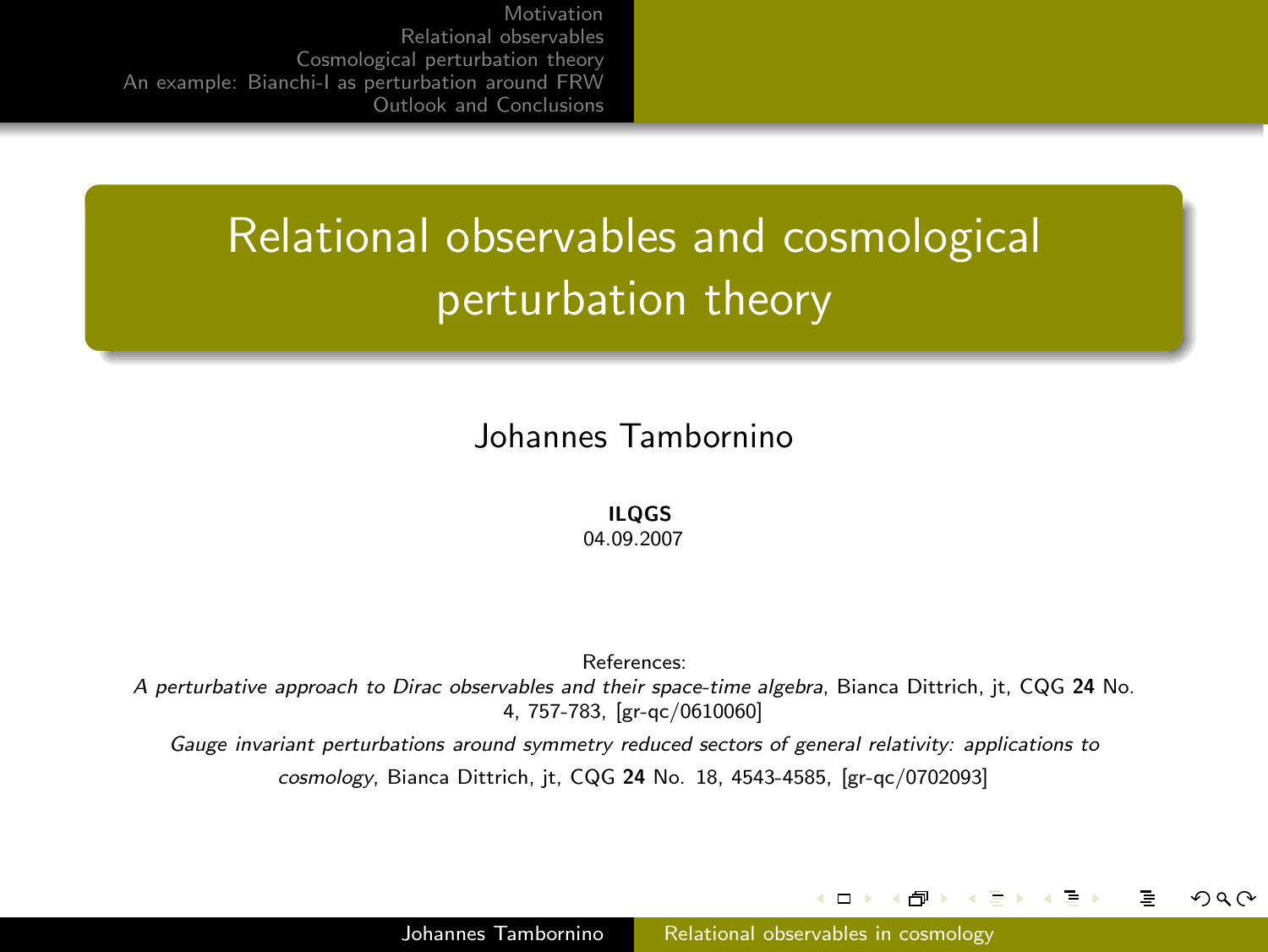## Plan of the talk

- **•** Motivation
- Relational observables
	- **Q** General idea and framework
	- A perturbative approach
- Cosmological perturbation theory
	- Standard approach
	- Relational approach
- An example: Bianchi-I as perturbation around FRW
- **Conclusions and outlook**

 $\Box$ 

つくい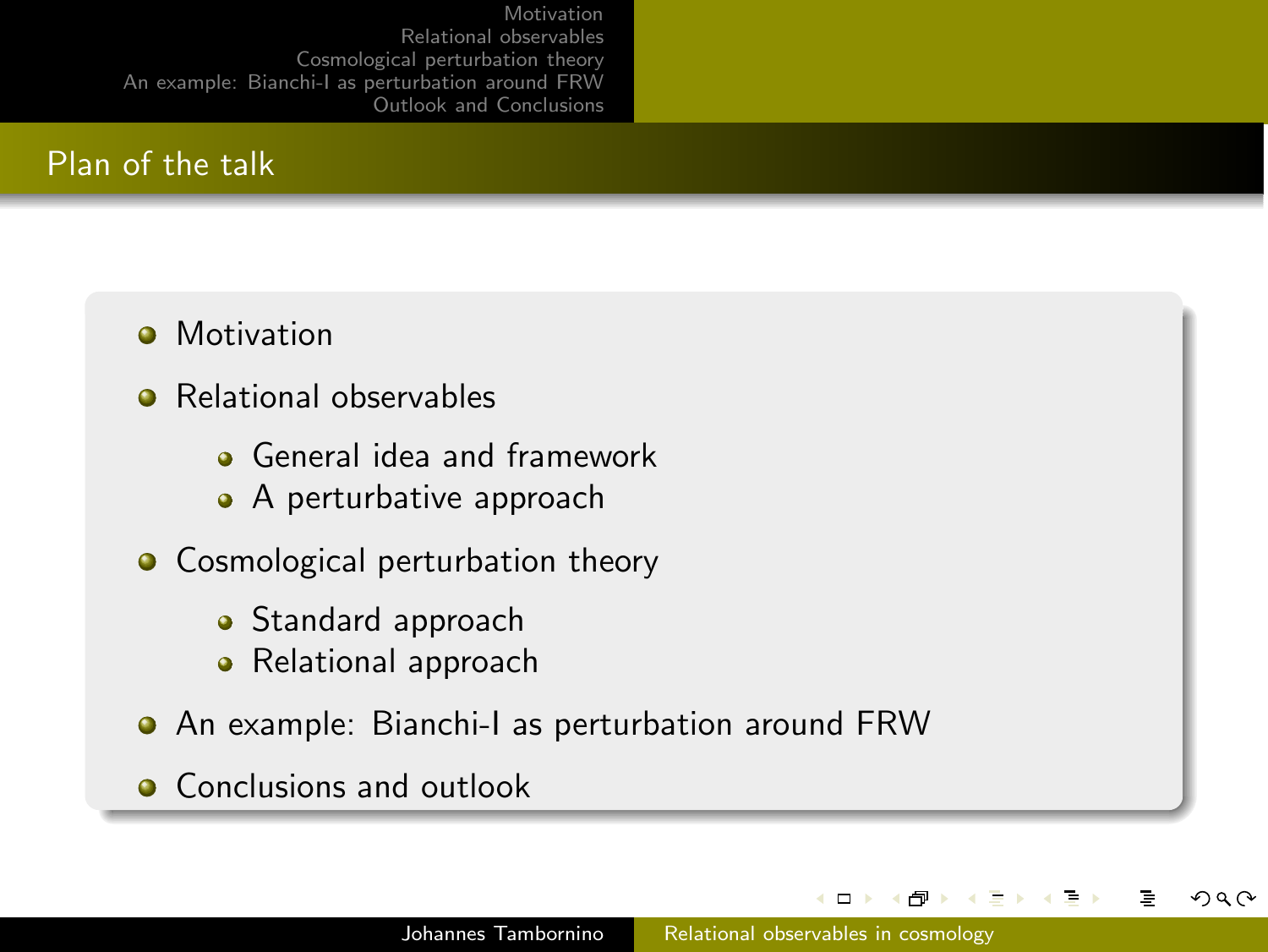### **Motivation**

Relational observables in cosmology, why?

- GR is a background-independent theory, gauge invariant dynamics can be formulated using relational observables
- **o** cosmology is the subarea of GR that deals with solutions that are close to homogeneous and isotropic on large scales
- using relational observables in cosmological perturbation theory has several advantages:
	- **a** gauge invariance
	- **•** background independence
	- interpretation of the results
- **o** can reproduce standard results of linearized theory
- <span id="page-2-0"></span>**•** first cosmological perturbation scheme that keeps validity in arbitrary orders (e.g. backreaction effects)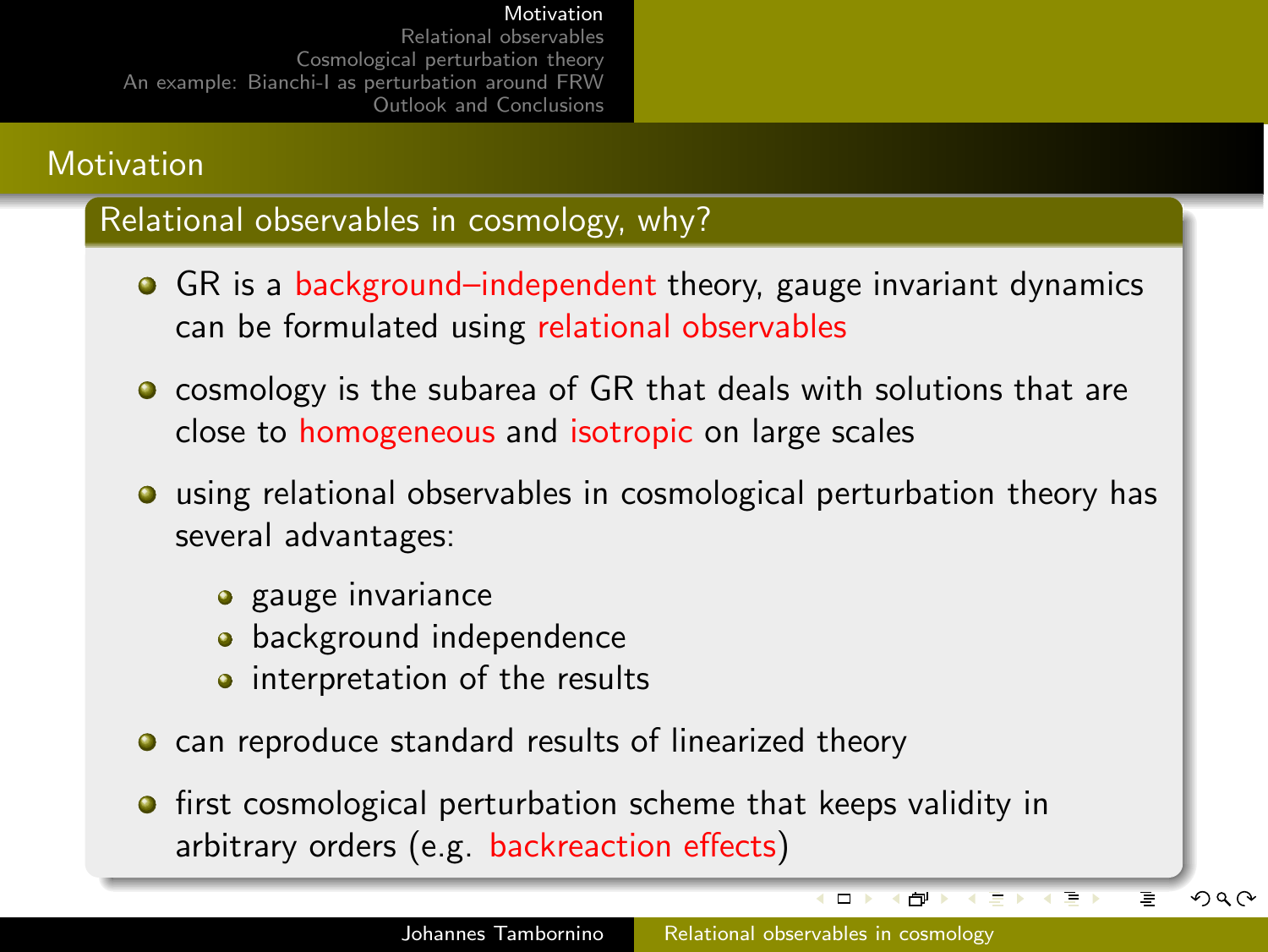[Idea and general framework](#page-3-0) [A perturbative approach](#page-9-0)

## Relational observables: General idea

heuristic idea

- classical GR is a gauge theory (4d-diffeomorphism group)
- classical GR: theory on a differentiable manifold  $M$ , not on a metric one
- $\bullet$   $\phi(x), x \in M$  is NOT an observable

<span id="page-3-0"></span>Observables: relations between dynamical fields! e.g.  $\phi(x) \leftrightarrow g_{\mu\nu}(x)$ 

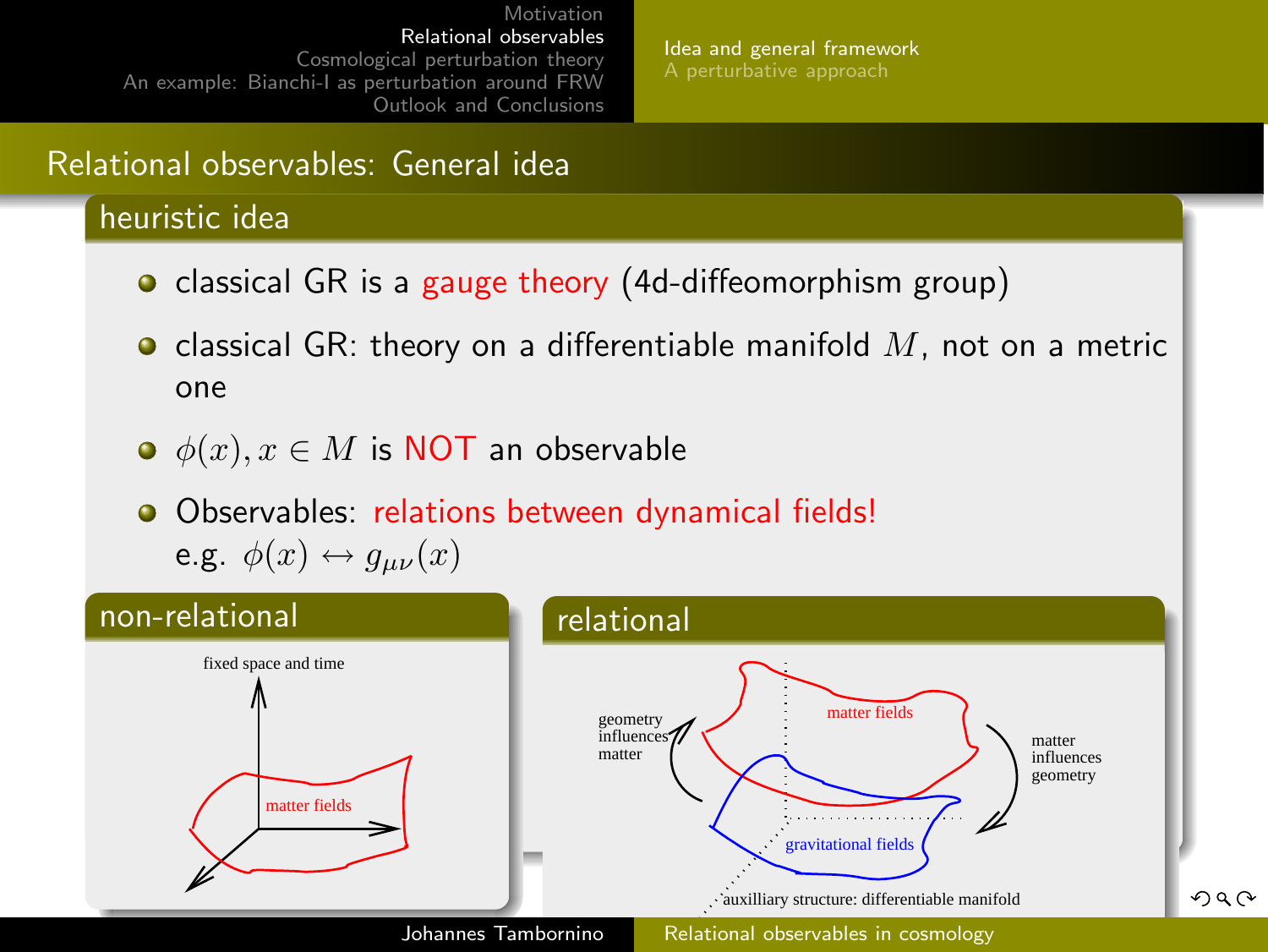[Idea and general framework](#page-3-0) [A perturbative approach](#page-9-0)

## Relational observables: General idea

Hamiltonian constrained theories

- phase space  $\{q_i,p_j\}=\delta_{ij},\quad i,j\in\mathcal{I}$
- first class constraint algebra  $\{C_i,C_j\}=f_{ijk}C_k$
- **o** constraints generate gauge orbits in phase space: gauge orbit:  $\alpha_{\beta_l C_l}(x) := \sum_{0}^{\infty} \frac{1}{k!}$  $\{.,{\beta}_l C_l\}_{(k)}:=\{\{.,{\beta}_l C_l\}_{(k-1)}, {\beta}_m C_m\}$  (iterated Poisson brackets)  $x$ : arbitrary phase space point

<span id="page-4-0"></span>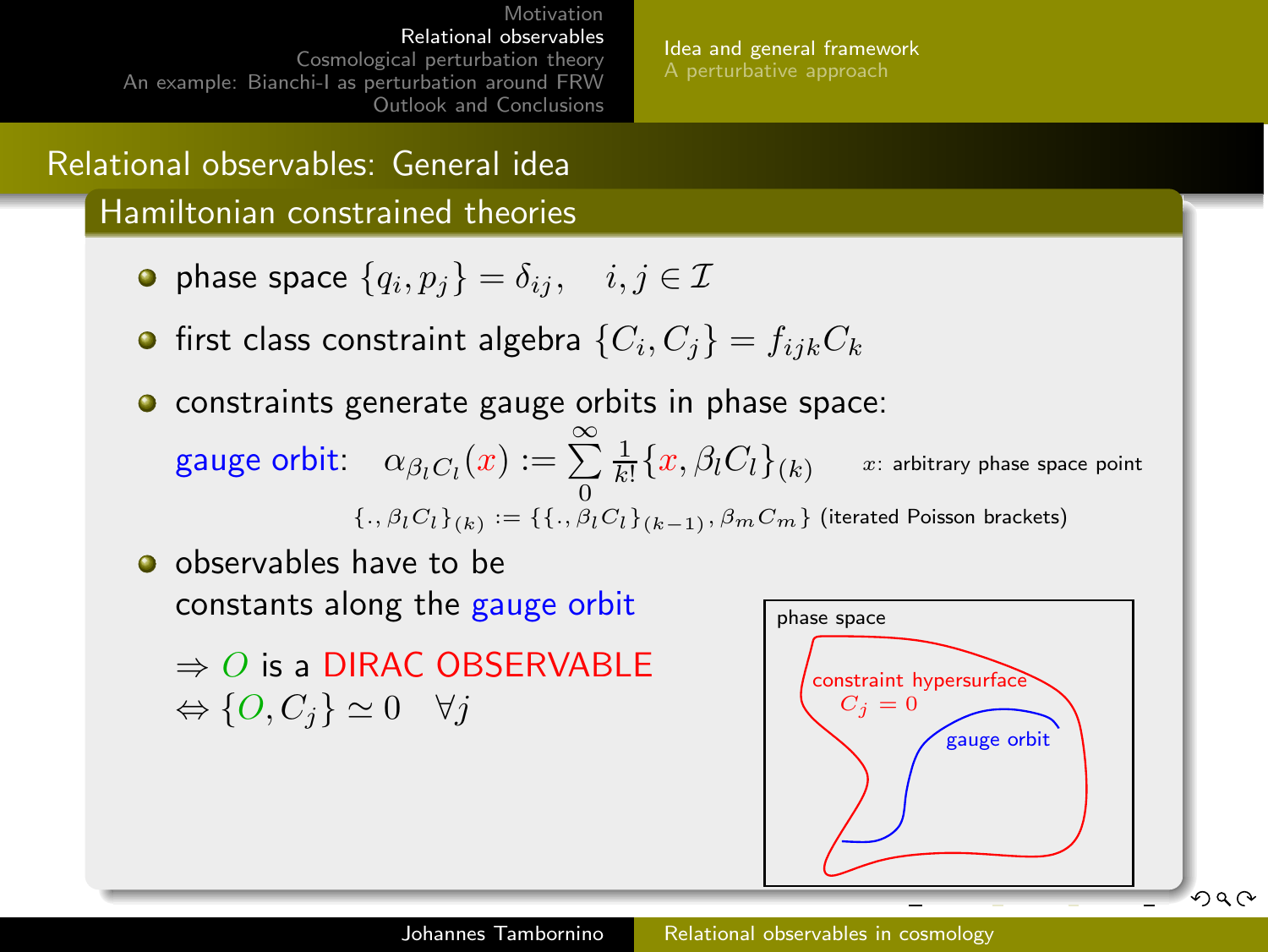[Idea and general framework](#page-3-0) [A perturbative approach](#page-9-0)

## Relational observables: General idea

Gauge invariant observables for systems with one constraint

**•** consider "reparametrized free particle" in 1 spatial dimension  $1 = \{x, p_x\} = \{T, p_T\}$ 

$$
C = p_T + \frac{1}{2m}p_x^2
$$

- $\bullet$  T or x are NOT observables
- **•** But: we can construct a Dirac observable in the following way

Complete observables

$$
F_{[x,T]}(\tau) = \alpha_C^t(x)|_{\alpha_C^t(T) = \tau} = x + \frac{1}{m}p_x(\tau - T)
$$

- $F_{[x,T]}(\tau)$  is a Dirac observable
- $F_{[x,T]}(\tau)$  has a relational interpretation: "F gives the value of x at that point on the gauge orbit where T takes the value  $\tau$ "

Þ

医下

イロト イラト イヨト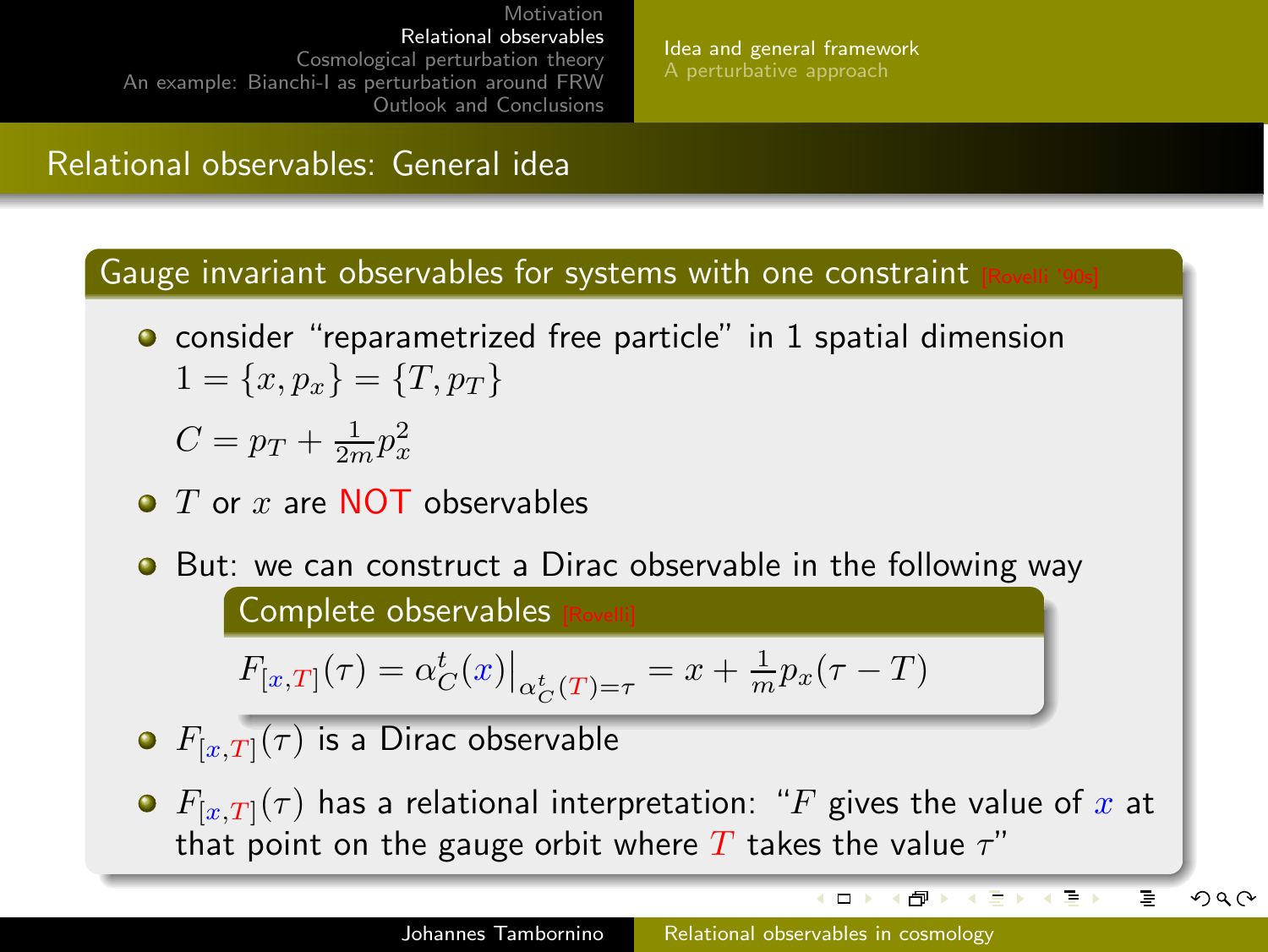[Idea and general framework](#page-3-0) [A perturbative approach](#page-9-0)

## Relational observables: General idea

Generalization for infinite dimensional systems

- infinite dimensional phase space:  $\{q_i(\sigma),p_j(\sigma')\}=\delta_{ij}\delta(\sigma,\sigma')$  $i, j \in$  finite index set,  $\sigma, \sigma' \in$  infinite index set (e.g. coordinates on the spatial hypersurfaces)
- **•** first class constraint algebra  $\{C_i, C_k\} \simeq f_{ijk}C_k$
- $\bullet$  choose one clock function  $T$  per constraint
- **O** construct new set of constraints:  $\tilde C_k := (A^{-1})^j_K C_j \quad A^K_j := \{ T^K, C_j \}$  (generate the same gauge orbit)

 $\bullet$  choose phase space function  $f$ 

Complete observables for field theories

$$
F_{\left[f,T^K\right]}(\tau^K) = \sum_{0}^{\infty} \frac{1}{n!} \left\{ \dots \left\{ f, \tilde{C}_{K_1} \right\}, \dots, \tilde{C}_{K_n} \right\} \times \left( \tau^{K_1} - T^{K_1} \right) \times \dots \times \left( \tau^{K_n} - T^{K_n} \right) \right\}
$$

<span id="page-6-0"></span> $QQ$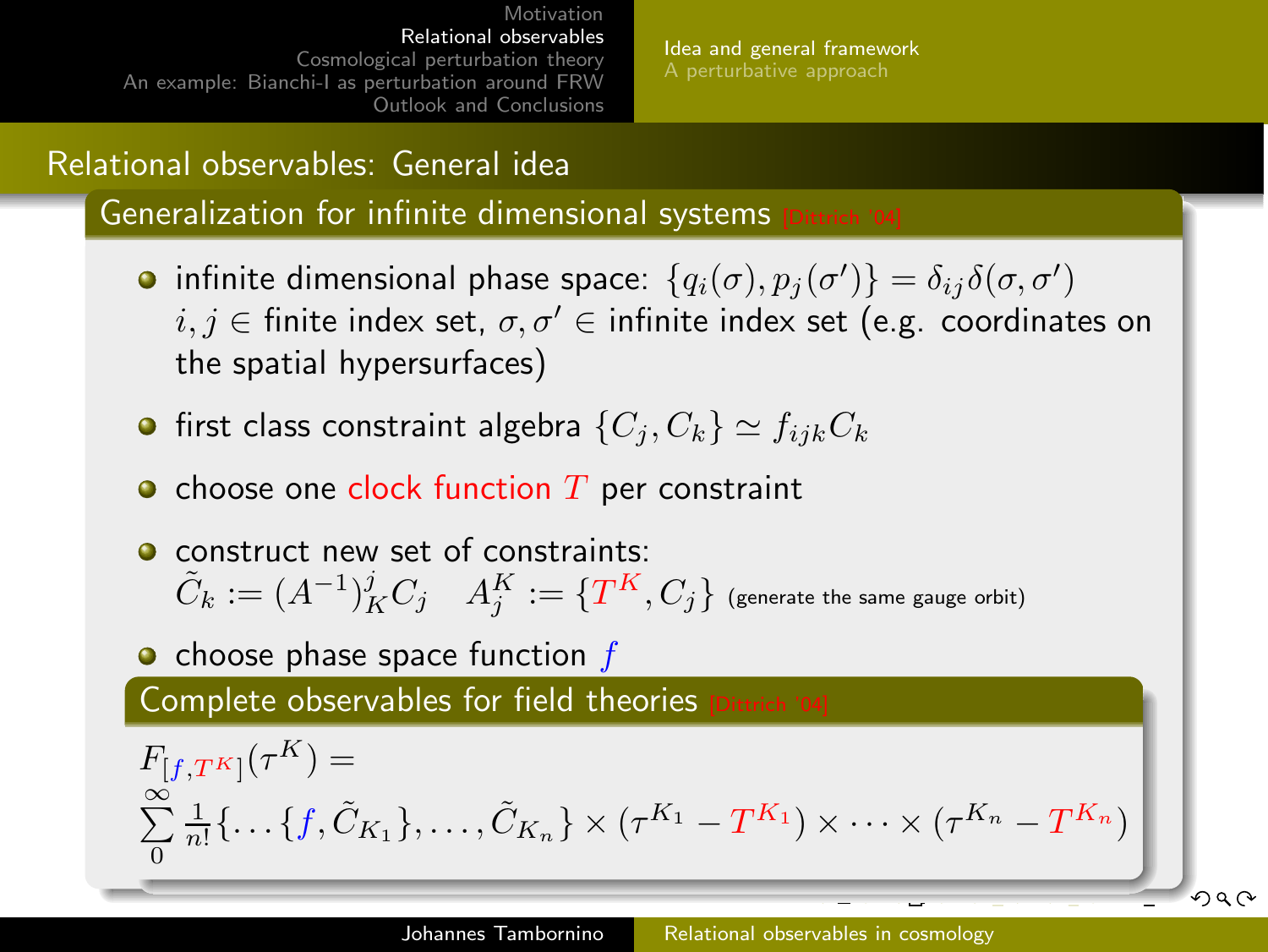[Idea and general framework](#page-3-0) [A perturbative approach](#page-9-0)

Relational observables: General idea Example: Free Maxwell theory

> **•** phase space given by  $U(1)$ -connection  $A_a(\sigma)$  and electric fields  $E^a(\sigma), a = 1, 2, 3$  and  $\sigma \in \Sigma_3$

 ${A_a(\sigma),E^b(\sigma')}=\delta^b_a\delta(\sigma,\sigma')$ 

- $U(1)$ -Gauss-constraint:  $G=\partial_a E^a(\sigma)$
- choose clock function  $T(\sigma) := \partial^a A_a(\sigma)$
- **O** compute new set of constraints:  $\tilde{C} := [\{T,G\}]^{-1}G = -\Delta^{-1}\partial_a E^a(\sigma)$
- **o** complete observables:

<span id="page-7-0"></span>
$$
F_{[E^a(\sigma), T = \partial^a A_a(\sigma)]}(\tau) = E^a(\sigma)
$$
  

$$
F_{[A_a(\sigma), T = \partial^a A_a(\sigma)]}(\tau) = A_a(\sigma) - \Delta^{-1} \partial_a \partial^b A_b(\sigma)
$$

• complete observables are the transversal ve[cto](#page-6-0)[r](#page-8-0) [m](#page-6-0)[od](#page-7-0)[es](#page-8-0)[!](#page-2-0)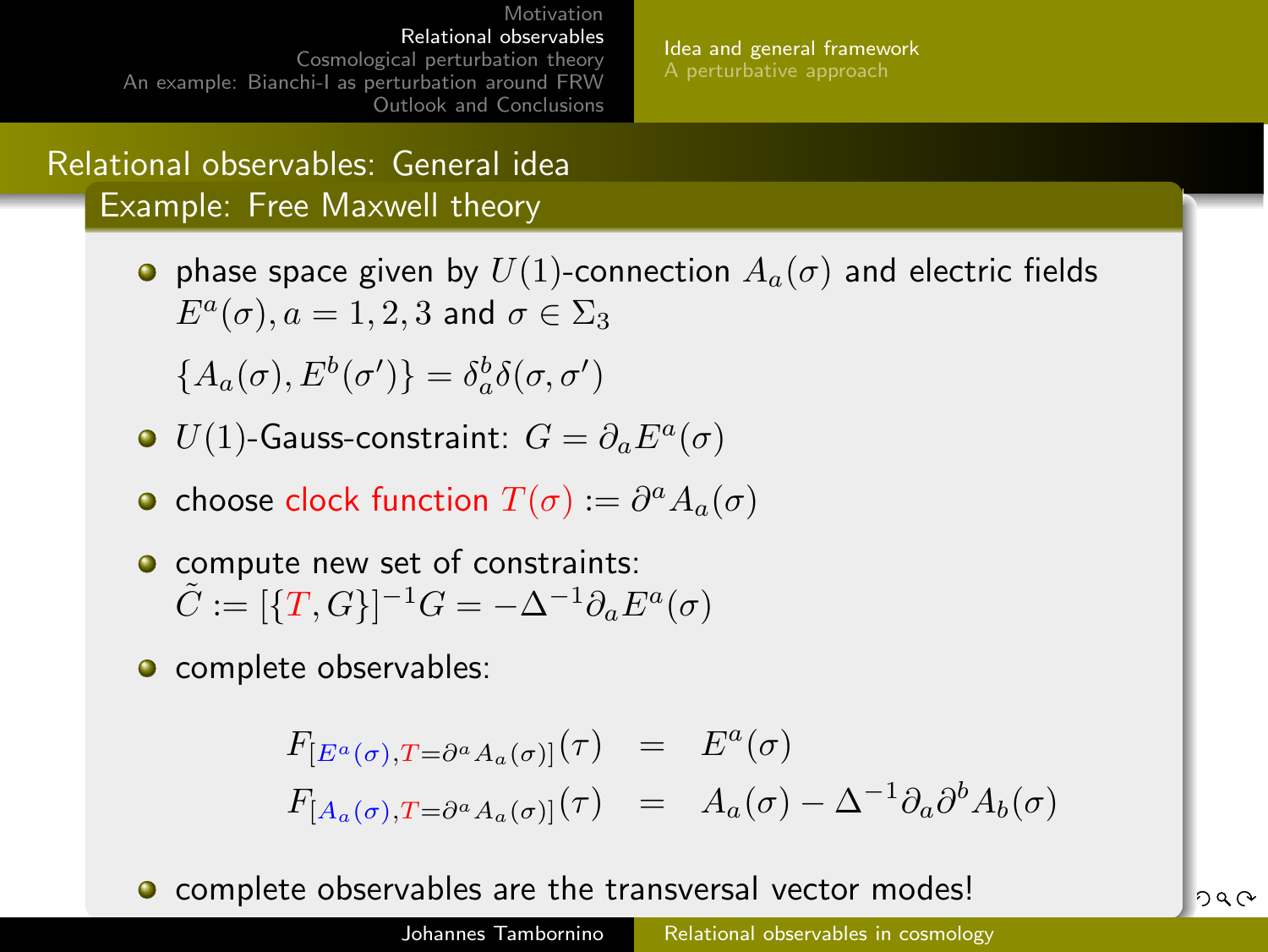[Idea and general framework](#page-3-0) [A perturbative approach](#page-9-0)

## Relational observables: General idea

#### Problems

- interesting result on a formal level
- but there are some problems:
	- **a** infinite sum
	- **•** convergence properties will strongly depend on choice of clock-variables
	- **•** have to invert infinite dimensional matrix  $A_j^K(\sigma, \sigma') := \{ T^K(\sigma), C_j(\sigma') \}$
- **•** nevertheless, complete observables are an ideal starting point for perturbation theory

<span id="page-8-0"></span> $\Box$ 

つひひ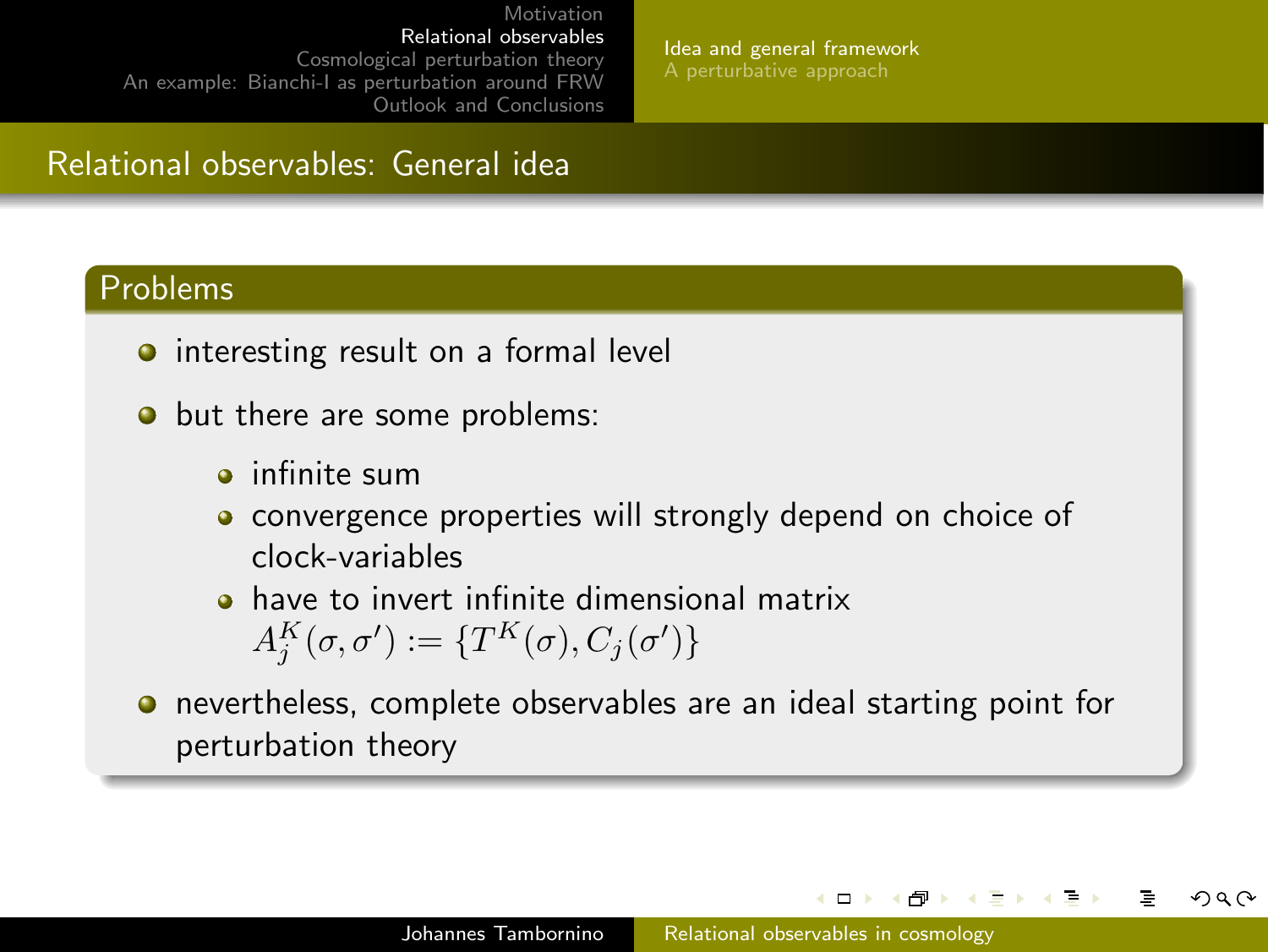[Idea and general framework](#page-3-0) [A perturbative approach](#page-9-0)

### A perturbative approach

Perturbation theory around symmetry reduced sectors of the the theory

- $\bullet$  split phase space into
	- symmetry reduced sector (0th order variables)
	- anything else (higher order variables)
- can be implemented by a projection operator  $\mathcal P$  acting on a canonical basis
- insert split into  $F_{[f,T^K]}(\tau^K)$  and sort by powers of "fluctuations"
- "perturbative complete observable": restrict series to the first  $(n + 1)$  terms in the series:  $\{ [n]_{F_{[f,T^K]}}(\tau^K), C_j \} \simeq \mathcal{O}(n)$

<span id="page-9-0"></span> $\Box$ 

つひひ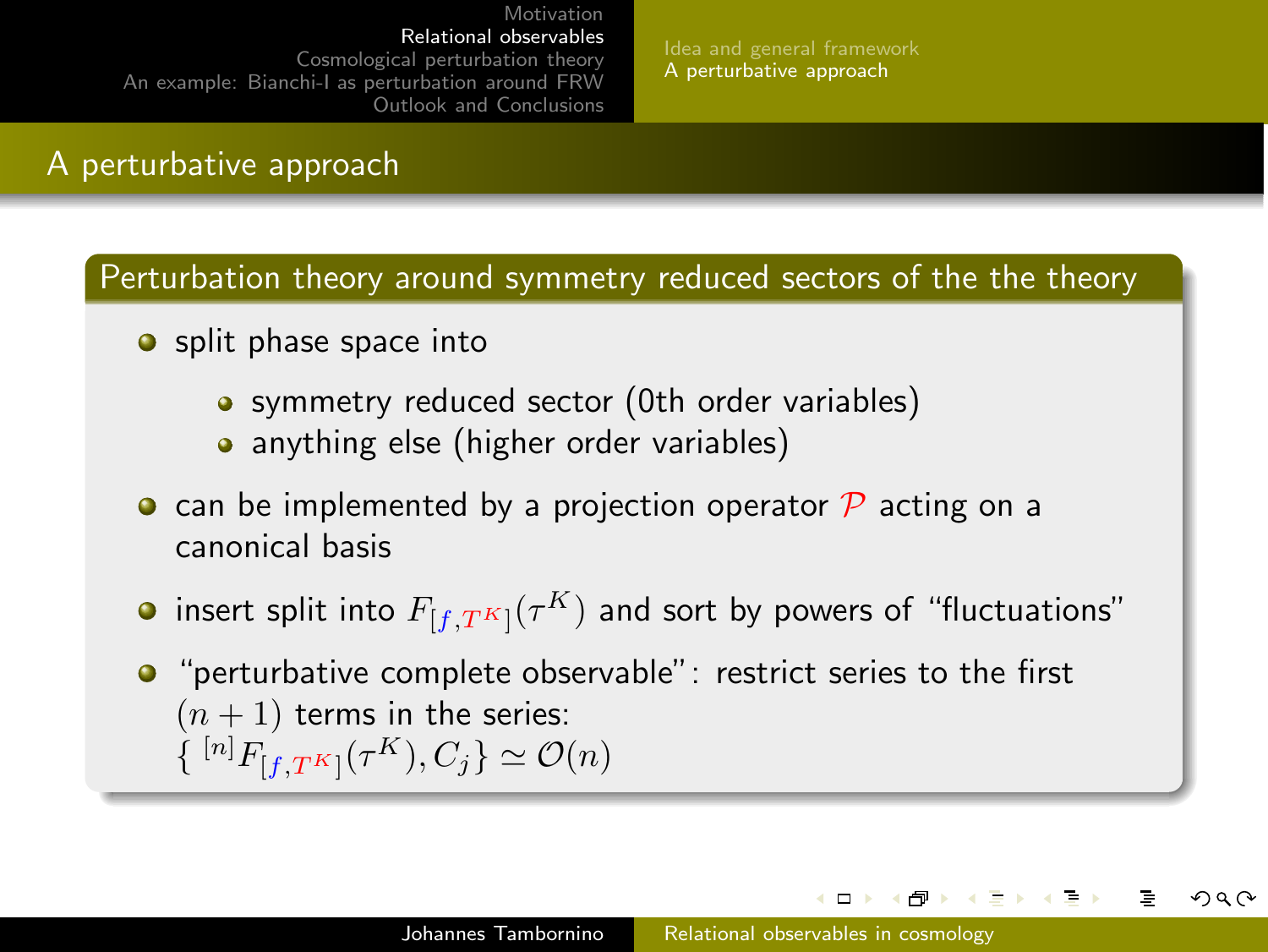#### A perturbative approach

#### Application to homogeneous, isotropic cosmologies

- **•** phase space of GR given by connection  $A_a(\sigma)$  and "electric" field  $E^a(\sigma)$ , Gauss–, Diffeo– and Hamiltonian constraint
- **P** projection operator  $\mathcal{P}$  averages over dynamical degrees of freedom:

$$
\mathcal{P} := \frac{1}{3} \delta_a^i \int_{\Sigma_3} \delta_a^a (\dots) \qquad \beta: \text{ Immirzi parameter}
$$
\n
$$
A_a^i(\sigma) = \mathcal{P} \cdot A_a^i + (id - \mathcal{P}) \cdot A_a^i
$$
\n
$$
=: \underbrace{A \beta \delta_a^i}_{\text{Other}} + \underbrace{a_a^b(\sigma) \beta \delta_b^i}_{\text{1st order}}
$$

• A describes the usual FRW-connection (homogeneous and isotropic),  $a_a^{\ b}(\sigma)$  inhomogeneous and anisotropic fluctuations

<span id="page-10-0"></span>**ロト (何) (三** 

 $\sim$ 医骨下的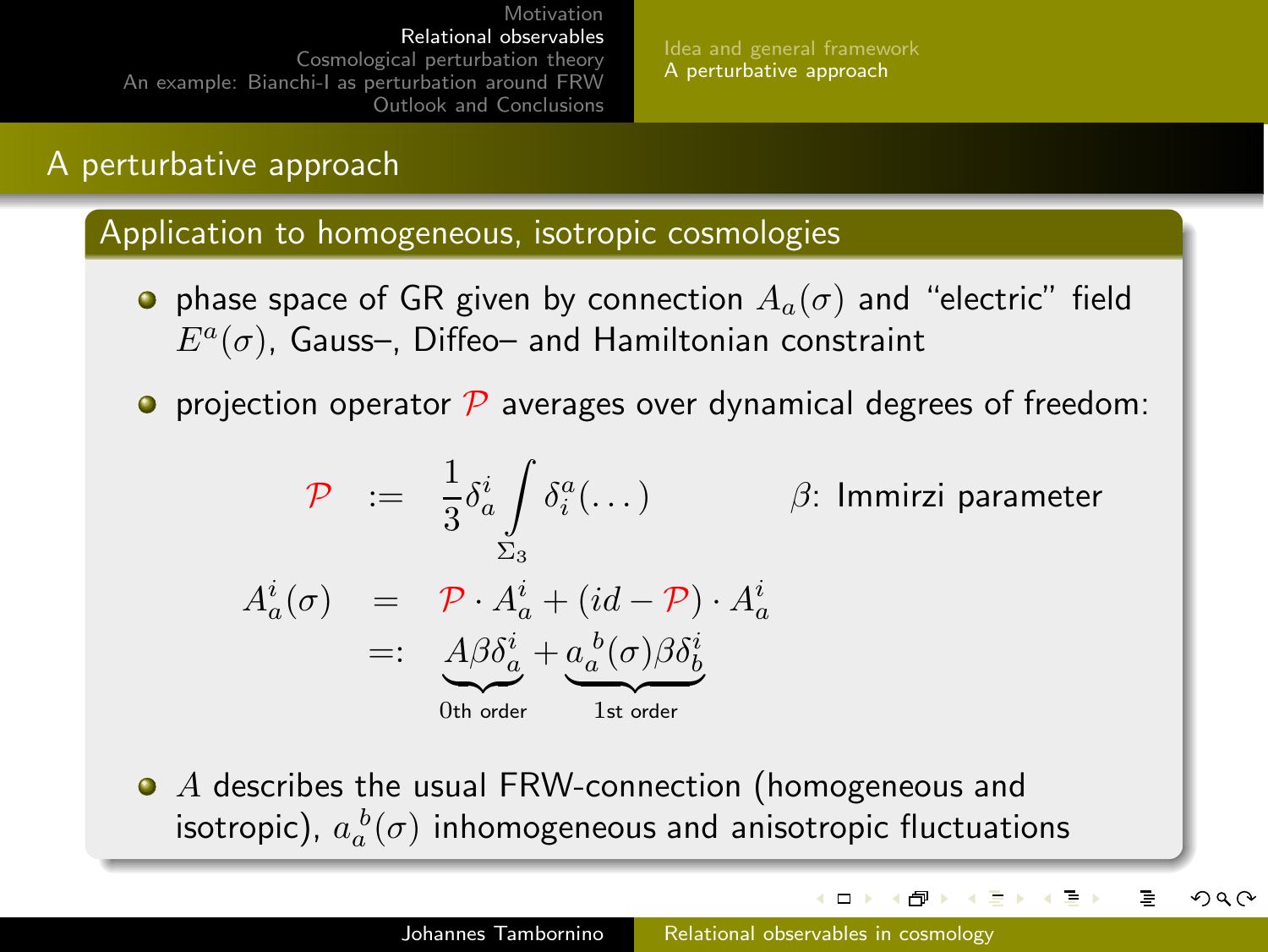[Standard approach](#page-11-0) [Relational approach](#page-14-0)

## Standard approach to cosmological perturbation theory

#### Homogeneous and isotropic universes

- $\mathsf{FRW}\text{-}\mathsf{solution}$  (for vanishing spatial curvature)  $ds^2 = a^2(\eta)(d\eta^2 d\mathbf{x}^2)$
- **•** put FRW-solution in Einstein's field equations and add matter (e.g.  $T^{\mu}_{\nu} = \text{diag}(\rho, -p, -p-p)$ )  $\Rightarrow$  Friedman-equations:  $(\frac{\dot{a}}{a})^2 = \frac{8\pi G}{3} \rho$   $\dot{\rho} = -3H(\rho + p)$

#### How to deal with inhomogeneities?

- perturbation theory:  $g_{\mu\nu} = \, {}^{(\rm{FRW})}g_{\mu\nu} + \delta g_{\mu\nu}$
- characterize 10 entries of  $\delta g_{\mu\nu}$  according to their behaviour under  $SO(3)$ :
	- 4 scalar modes
	- 4 vector modes
	- 2 tensor modes

## <span id="page-11-0"></span>What are the physical, i.e. gauge invariant [de](#page-10-0)[gre](#page-12-0)[e](#page-10-0)[s o](#page-11-0)[f](#page-12-0) [f](#page-10-0)[re](#page-11-0)[e](#page-13-0)[d](#page-14-0)[o](#page-10-0)[m](#page-11-0)[?](#page-22-0)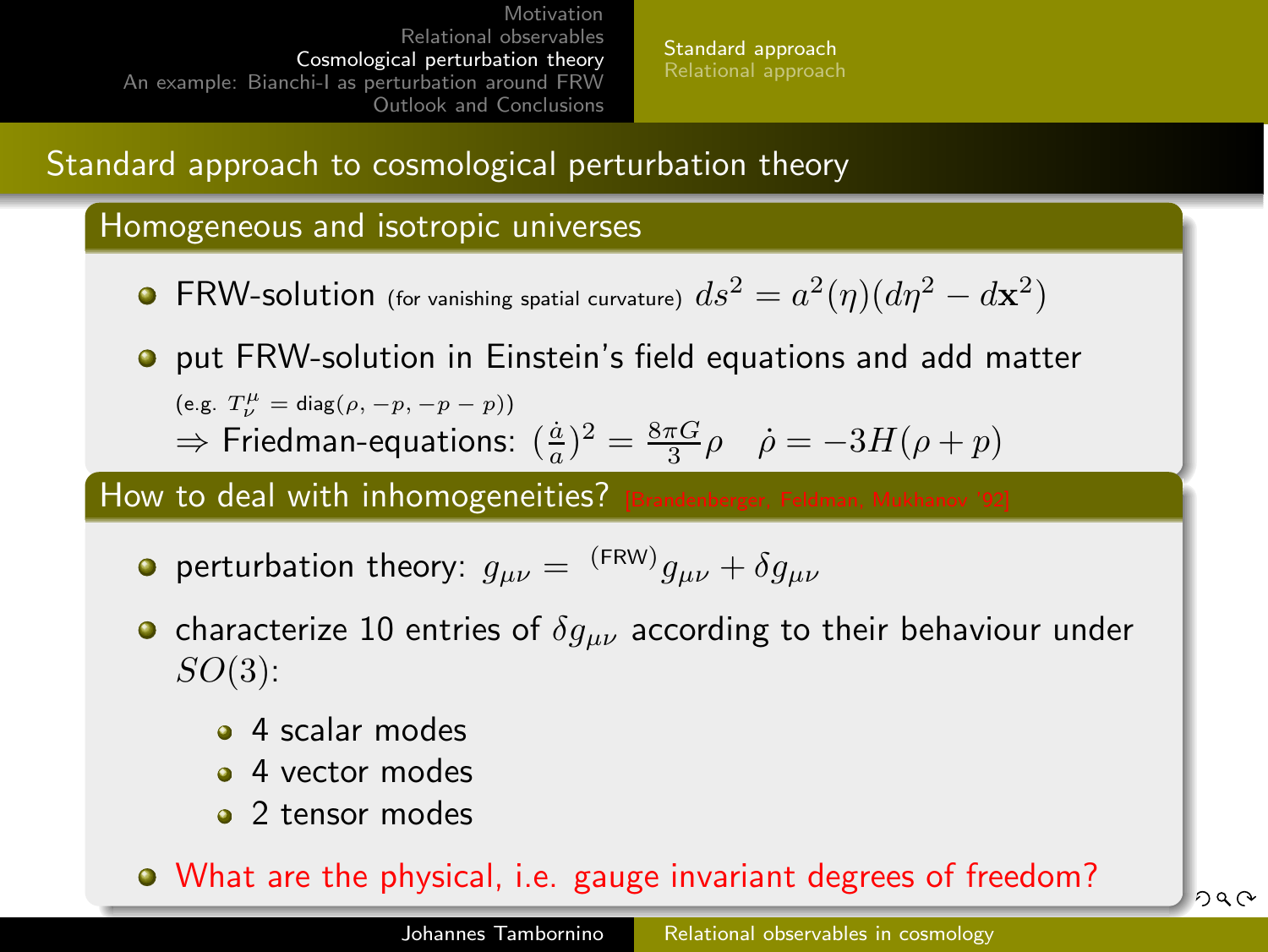[Standard approach](#page-11-0) [Relational approach](#page-14-0)

## Standard approach to cosmological perturbation theory

#### Linear perturbation theory

- **o** in linear order:
	- modes do not couple
	- can concentrate on scalar modes
	- gauge invariant modes are known: Bardeen Potentials [Bardeen '80] invariant under small gauge trafo's, commute with linearized constraints
- **O** insert Bardeen Potentials and desired matter contribution (e.g. scalar  $_{\rm fields)}$  into Einstein's eq. and keep only terms linear in  $\delta g_{\mu\nu}$  and  $\delta T^{\mu}_{\nu}$ ⇒ system of DE's  $\Rightarrow$  dynamical evolution of matter- and gravitational perturbations on a FRW–background
- **•** most important tool to study physics of the early universe

<span id="page-12-0"></span>( ロ ) ( 何 )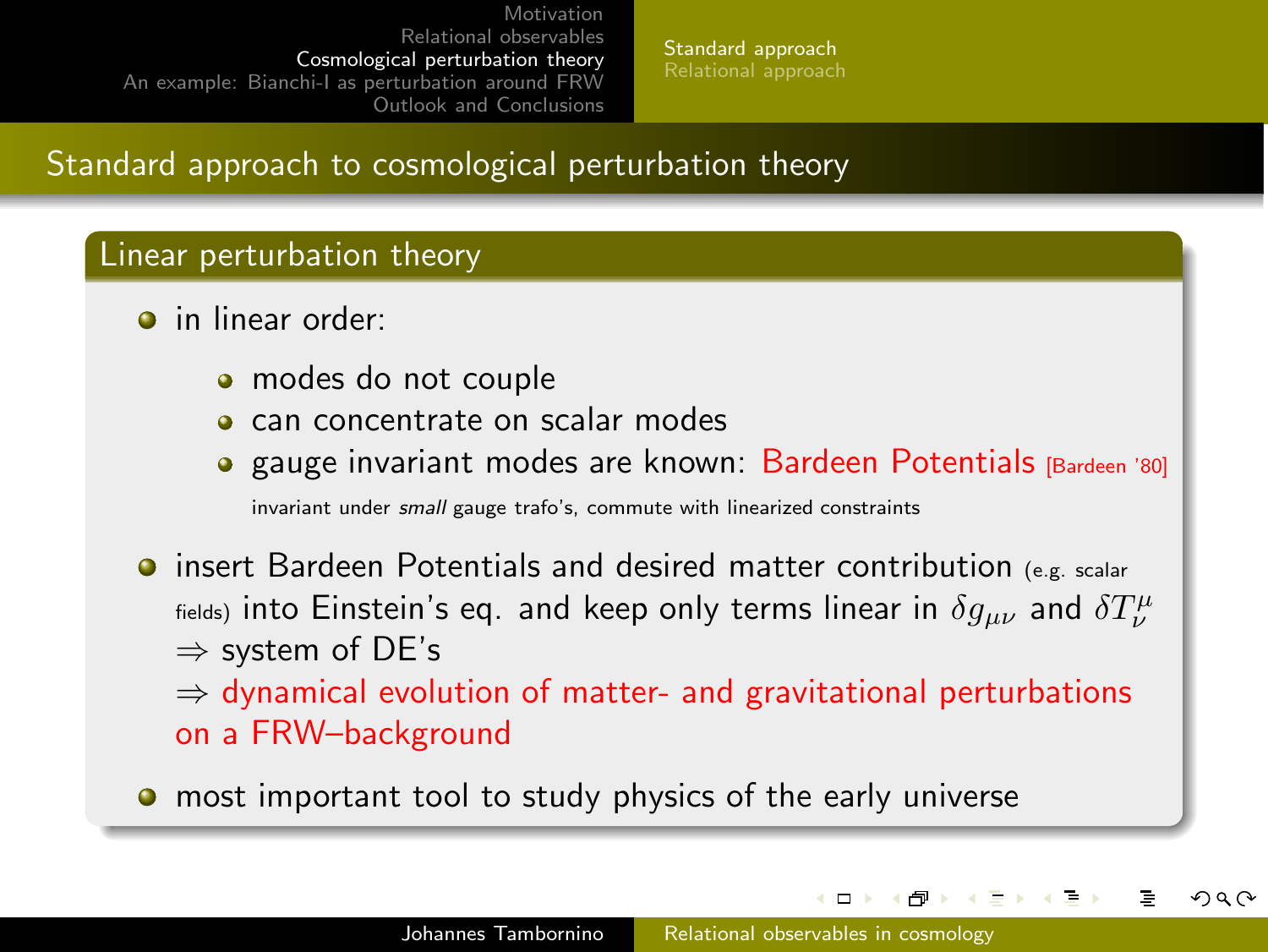[Standard approach](#page-11-0) [Relational approach](#page-14-0)

Standard approach to cosmological perturbation theory Problems with higher order perturbation theory

- **o** modes couple
	- **•** problematic to extract gauge-inv. observables already to 2nd order
	- difficult to distinguish physical perturbations from mere coordinate artefacts
	- **•** cannot trust dynamical evolution
- **o** backreactions
	- split into background and perturbations gets ambiguous in higher order
	- background dynamics gets influenced by perturbations starting at 2nd order

<span id="page-13-0"></span>i.e. FRW is only a 0th order approximation to the true dynamical behaviour of homogeneous and isotropic quantities

**o** messy calculations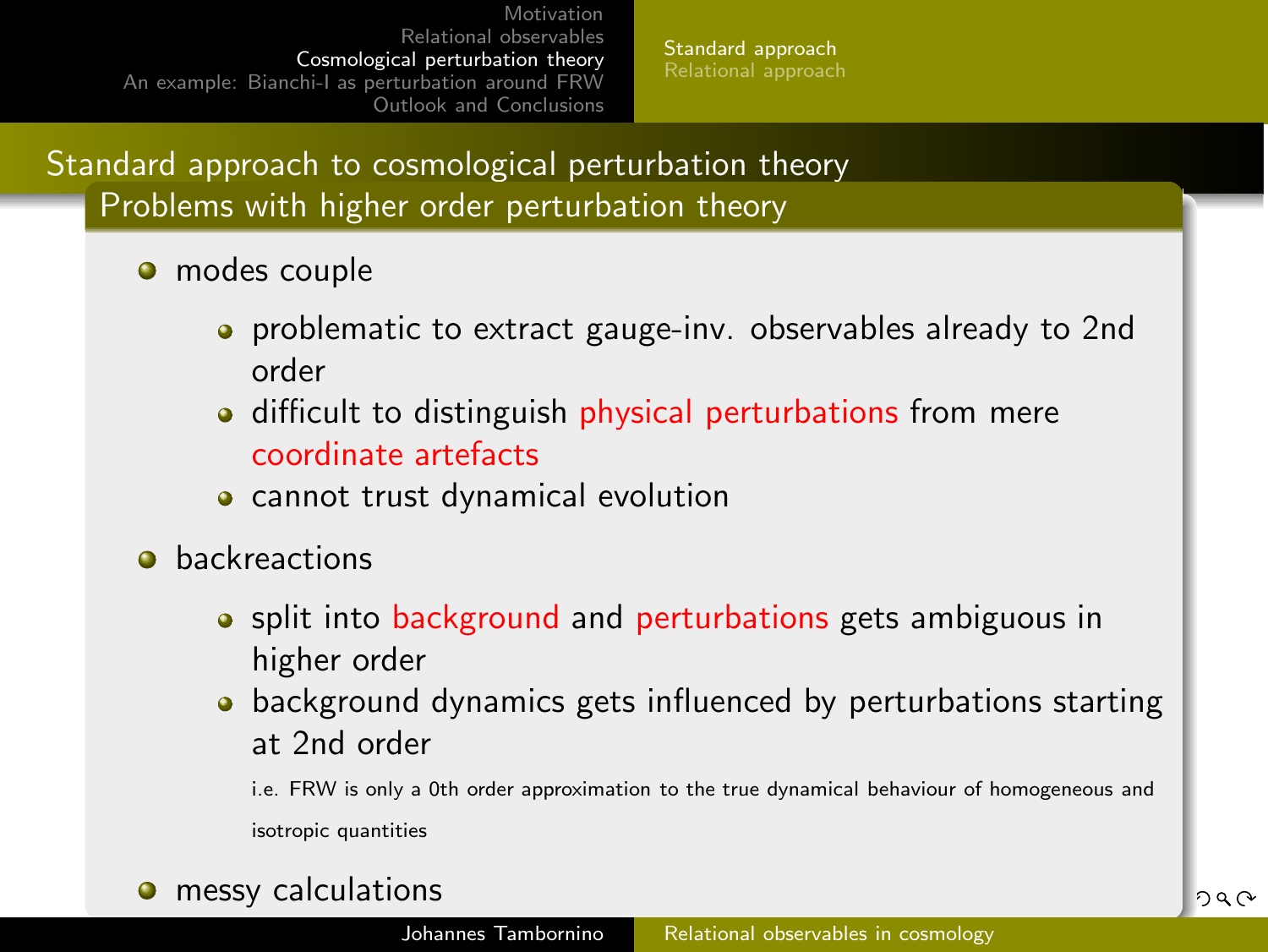[Standard approach](#page-11-0) [Relational approach](#page-14-0)

Relational approach to cosmological perturbation theory **Outline** 

- **a** based on Relational Observables
- "coordinates" are not put in by hand but defined in a purely dynamical way

use physical fields to define what space and time are

- "background" emerges through an averaging procedure over dynamical degrees of freedom on the spatial hypersurfaces
- **•** symmetry reduced sector of homogeneous and isotropic fields (background) stays entirely dynamical

<span id="page-14-0"></span>important for consistency in higher order perturbation theory, e.g. backreaction effects

- **•** "Feynman-like interpretation" in terms of free propagation and interactions
	- $\bullet$  free propagation: linear evolution of perturbations on FRW background
	- $\bullet$  interactions: couplings between different modes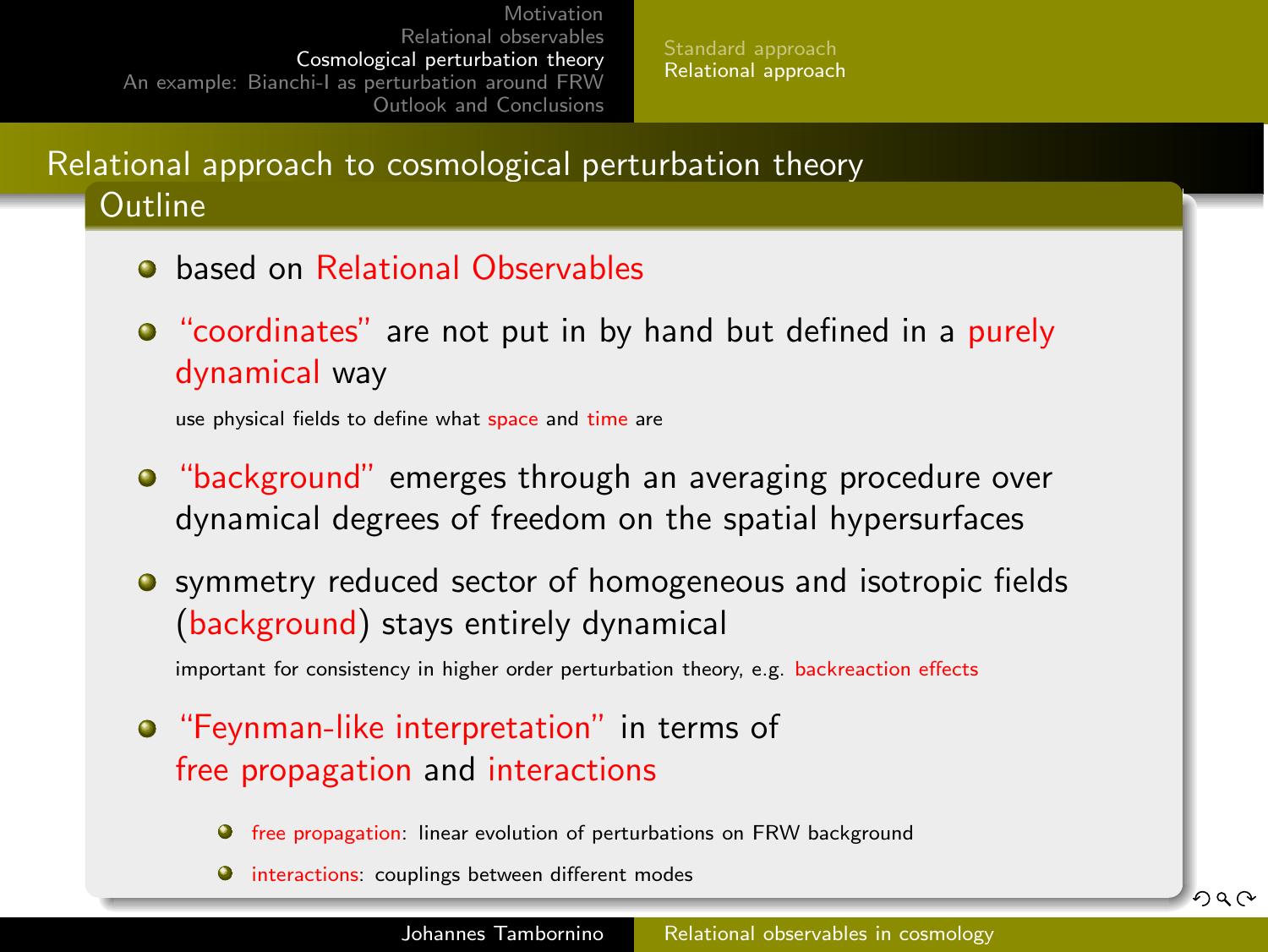[Standard approach](#page-11-0) [Relational approach](#page-14-0)

## Relational approach to cosmological perturbation theory

#### projection and symplectic structure

- phase space of GR:  $\{A^j_a(\sigma),E^b_k(\sigma')\} = \kappa \delta^b_a \delta^j_k \delta(\sigma,\sigma')$ , Gauss–, Diffeo– and Hamiltonian constraint (use weight 2 version throughout this talk)
- **•** projection operator onto homogeneous, isotropic subspace:  $\mathcal{P}:=\frac{1}{3}\delta^i_a\int$  $\Sigma_3$  $\delta_i^a(\dots)$

1st order

#### split canonical basis:

$$
\begin{array}{lll} A_a^i(\sigma) = \mathcal{P} \cdot A_a^i + (id-\mathcal{P}) \cdot A_a^i \\ =: & \underbrace{A\beta\delta_a^i}_{\text{0th order}} + \underbrace{a_a^b(\sigma)\beta\delta_b^i}_{\text{1st order}} \\ & \stackrel{E_a^a(\sigma) = \mathcal{P} \cdot E_i^a + (id-\mathcal{P}) \cdot E_i^a}{\text{1st order}} \\ =: & E\beta^{-1}\delta_i^a + e_b^a(\sigma)\beta^{-1}\delta_i^i \end{array}
$$

 $0$ th order

#### symplectic structure

$$
\{A,E\}=\tfrac{\kappa}{3}
$$

$$
\begin{array}{ll} \{a_a{}^b(\sigma),e^c{}_d(\sigma')\}&=&\\[1mm] &\kappa\delta^c_a\delta^b_d\delta(\sigma,\sigma')-\frac{\kappa}{3}\delta^b_a\delta^c_d \end{array}
$$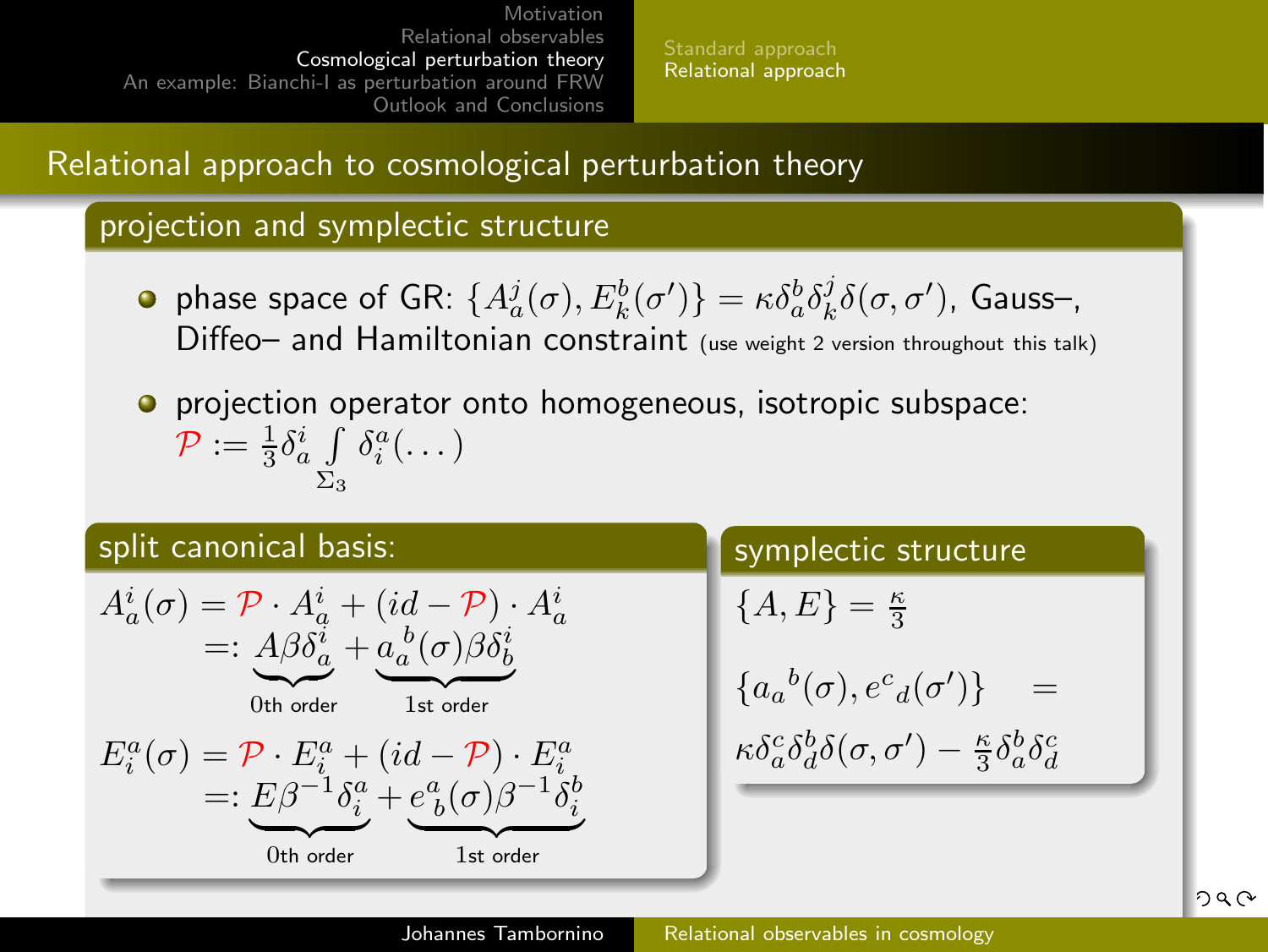[Standard approach](#page-11-0) [Relational approach](#page-14-0)

## Relational approach to cosmological perturbation theory

#### some details

- **o** technical details:
	- assume compact spatial topology  $\Sigma_3=T^3$
	- work in Fourier-space
	- choose fixed value for Immirzi parameter:  $\beta = \frac{i}{2}$

#### constraints for  $GR + scalar$  field

| Gauss:  | $G_j = \partial_a E_i^a + \epsilon_{jkl} A_a^k E_l^a$                                                           |
|---------|-----------------------------------------------------------------------------------------------------------------|
| Diffeo: | $V_a = \frac{1}{\kappa} F^j_{ab} E^b_j + \frac{1}{\gamma} \pi \partial_a \phi$                                  |
|         | Hamiltonian: $C = \beta^2 \epsilon_{jkl} F_{ab}^j E_k^a E_l^b$                                                  |
|         | $+\frac{1}{2}(\frac{1}{2}\pi^2+\frac{1}{2}\beta^2E_i^aE_i^b\partial_a\phi\partial_b\phi+\beta^3\det(E)V(\phi))$ |

<span id="page-16-0"></span>**(ロ) (母)** 

医下 э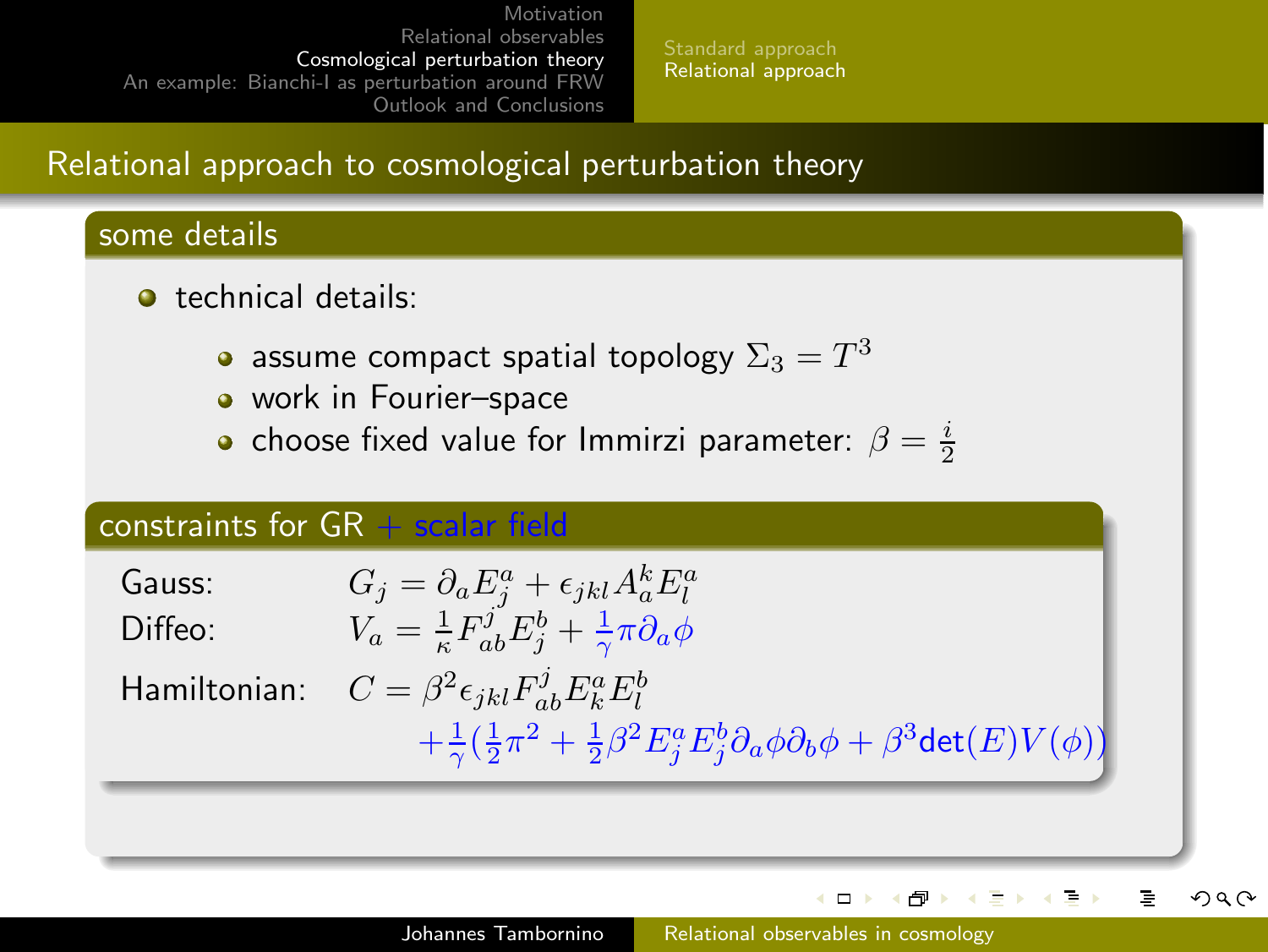[Standard approach](#page-11-0) [Relational approach](#page-14-0)

## Relational approach to cosmological perturbation theory some details

#### perturbative structure of the constraints

|             | $k=0$                                      | $k\neq 0$                                 |
|-------------|--------------------------------------------|-------------------------------------------|
| Gauss       | $\mathcal{O}(1)+\mathcal{O}(2)+\ldots$     | $\mathcal{O}(1)+\mathcal{O}(2)+\ldots$    |
| Diffeo      | $\mathcal{O}(2) + \mathcal{O}(3) + \ldots$ | $\mathcal{O}(1) + \mathcal{O}(2) + \dots$ |
| Hamiltonian | $\mathcal{O}(0) + \mathcal{O}(2) + \dots$  | $\mathcal{O}(1)+\mathcal{O}(2)+\ldots$    |

 $\bullet$  (0)C(0) is the FRW Hamiltonian:

<span id="page-17-0"></span> ${}^{(0)}C(0) = \frac{1}{\kappa} 6\beta^2 A^2 E^2 + \frac{1}{\gamma} (\frac{1}{2}\pi^2 + E^3 V(\Phi))$ 

- **o** integrated Diffeo-constraint starts at 2nd order ⇒ linearization instabilities [see e.g. Fischer, Marsden '73 or Moncrief '75/'76] 2 possibilities:
	- use massless scalar fields as clocks
	- one can show that one can deal with the linearization instabilities AFTER solving for the re[ma](#page-16-0)i[nin](#page-18-0)[g](#page-16-0) [c](#page-17-0)[o](#page-18-0)[ns](#page-13-0)[t](#page-14-0)[r](#page-21-0)[ai](#page-22-0)[n](#page-10-0)[ts](#page-11-0)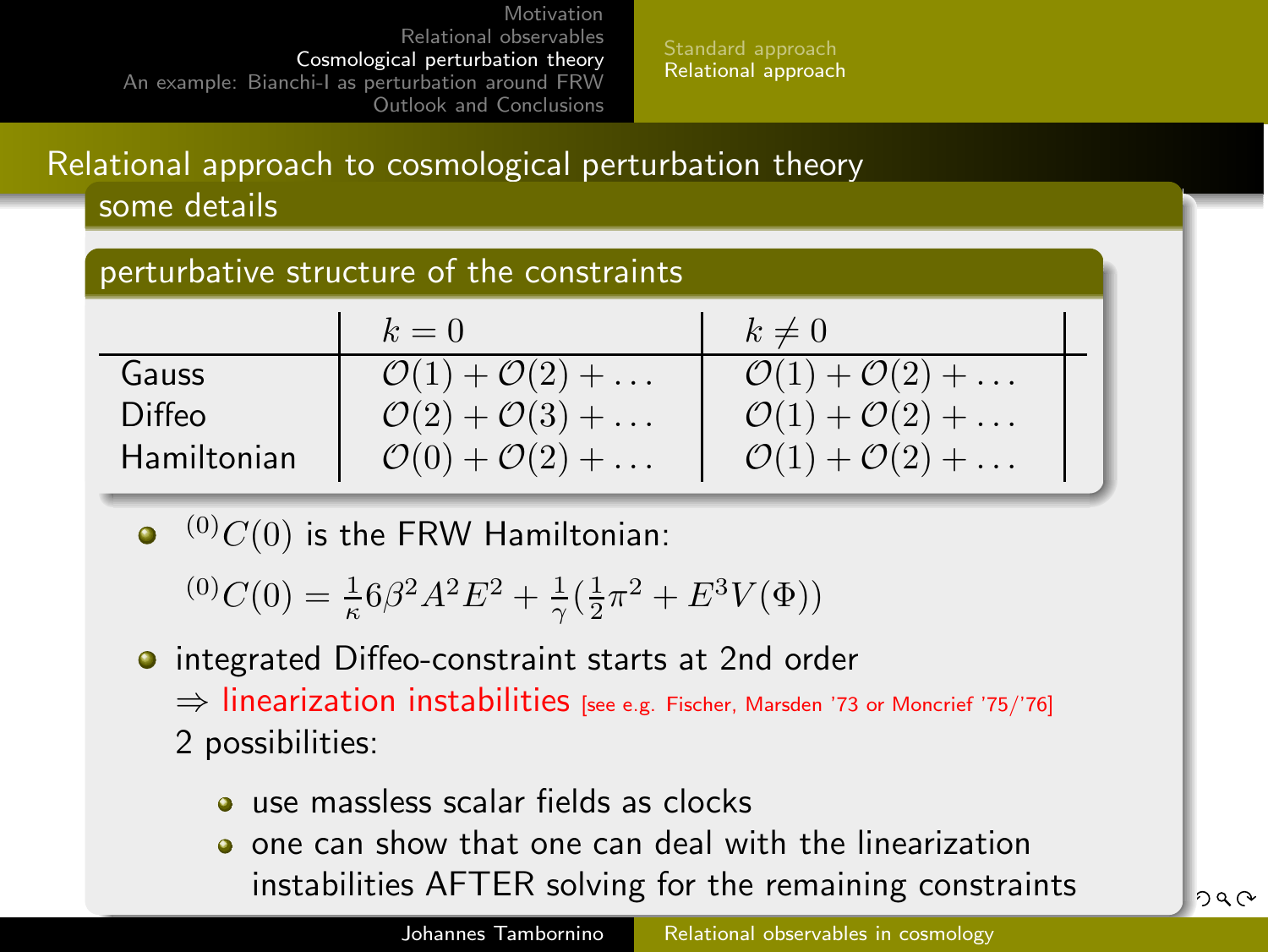[Standard approach](#page-11-0) [Relational approach](#page-14-0)

### Clock variables

#### 4 scalar fields as clocks

$$
\begin{array}{ll}\n\varphi^0(\sigma) = \Phi^0 + \phi^0(\sigma) & \pi_0 = \Pi_0 + \rho_0(\sigma) \\
\varphi^A(\sigma) = \delta_a^A \sigma^a + \phi^A(\sigma) & \pi_A(\sigma) = 0 + \rho_A(\sigma) & A = 1, 2, 3\n\end{array}
$$

- **o** clock functions:
	- $T^{D_a}(k)=\sum\limits_A\varphi^A(k)\delta^a_A\;$  (associated to the Diffeomorphism constraint)
	- $T^C(k)=\varphi^0(k)$  (associated to the Hamiltonian constraint)
	- $T^{G_{a}}=\epsilon^{abc}e_{bc}(k)$  (associated to the Gauss constraint)
- $\bullet$  + no linearization instabilities
- −: hard to compare with standard approach

<span id="page-18-0"></span>**K ロ ト K 何 ト K ヨ ト** 

つくい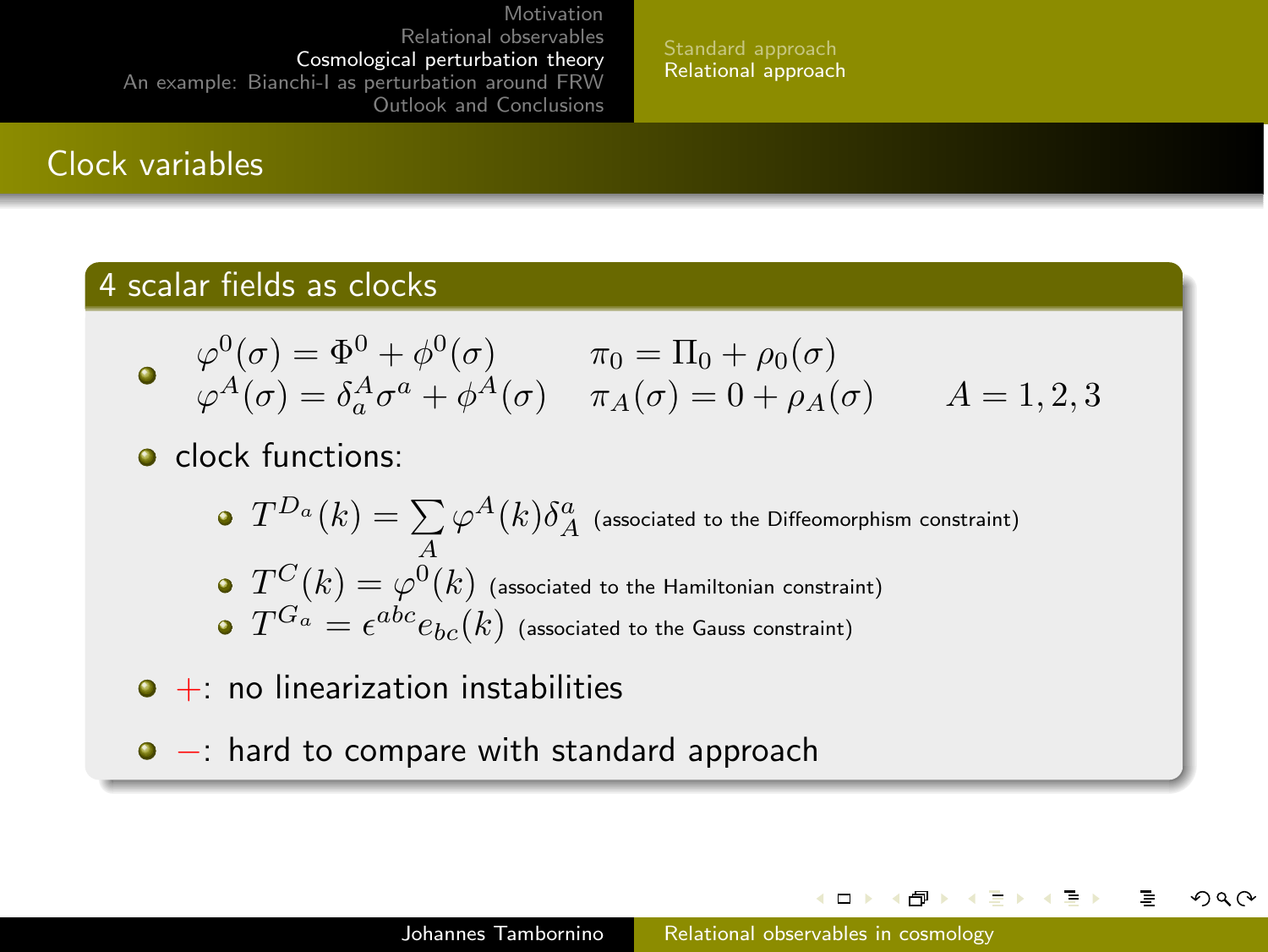[Standard approach](#page-11-0) [Relational approach](#page-14-0)

## Clock variables

#### clock variables out of gravitational modes

- non–local  $(\Delta^{-1})$  functions containing certain tensorial modes of the inhomogeneous, anisotropic parts of the gravitational fields
- e.g. longitudinal clocks:

$$
\bullet \quad T^{G_a} = \epsilon^{abc} \left( \begin{array}{cc} AT_{bc} + LT_{bc} + TL_{bc} \\ T^{D_a} & \lambda^{-1} \end{array} \right)
$$

$$
\begin{array}{ll}\n\bullet & T^{D_a} = \Delta^{-1}(-\partial^{a} L^L e^d_{d} + \frac{1}{2}\partial^{a} {}^{T}e^d_{d} - \partial_e {}^{TL} e^{ae} - \partial_d {}^{LT} e^{da}) \\
\bullet & T^C = -\Delta^{-1}(\frac{1}{2} {}^{T} a^d_{d} - {}^{LL} a^d_{d})\n\end{array}
$$

 $T^C = -\Delta^{-1}(\frac{1}{2}^T a_{d}^d - \frac{LL_{d}^- d}{d})$ plus homogeneous clock to measure "time"

- $\bullet$  +: very close to the standard treatment
- −: non–local terms in higher orders

 $\Box$ 

つひひ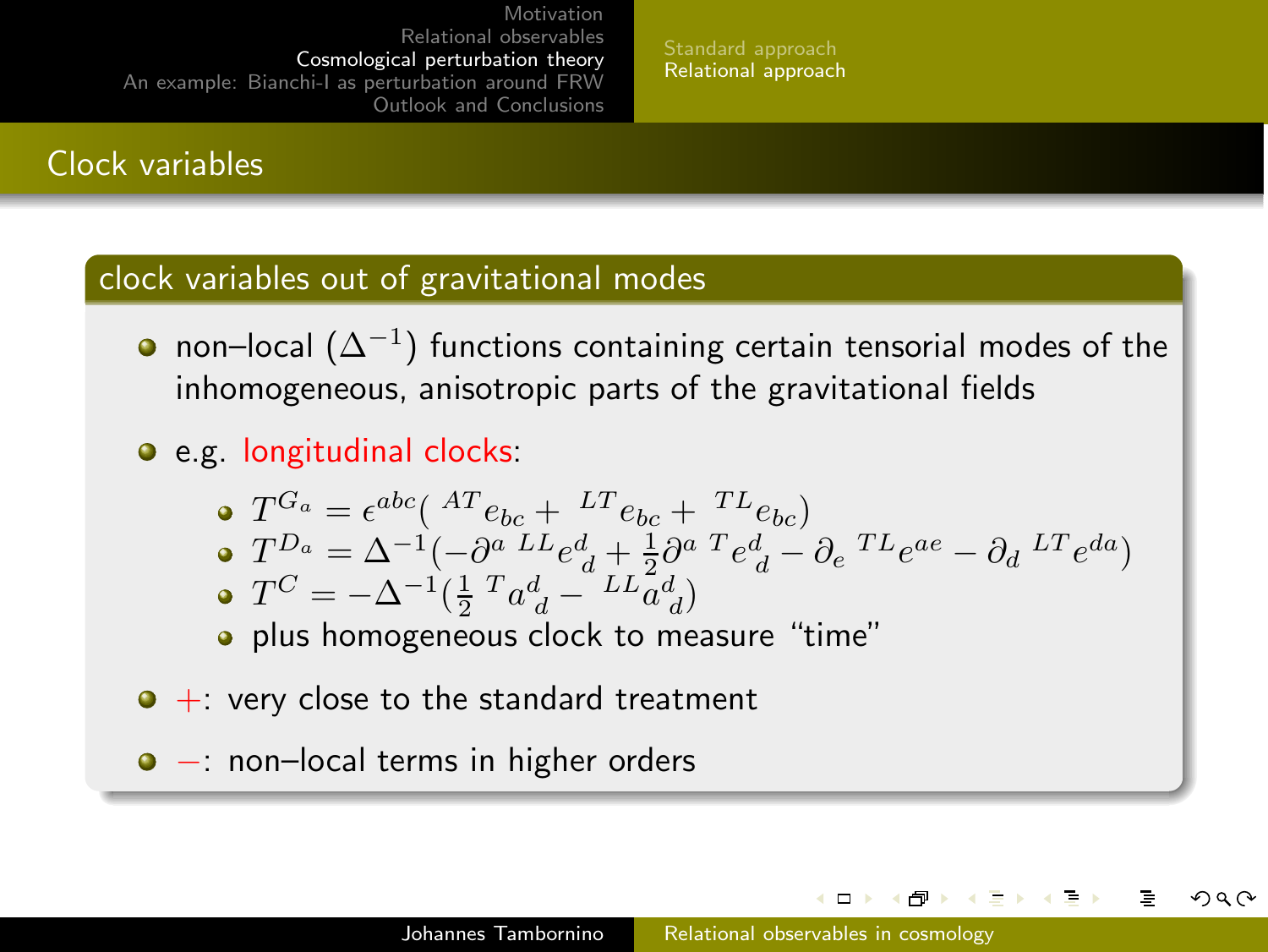[Standard approach](#page-11-0) [Relational approach](#page-14-0)

#### Linear perturbation theory

#### First order dynamics for perturbations on FRW

- calculate  $\;{}^{[1]}F_{[f,T^K]}(\tau^K)$  for a first order quantity f (e.g. scalar, vector or tensor modes of the linearized gravitational field)
- using the longitudinal clocks we can reproduce the standard results of linear cosmological perturbation theory, but in a purely relational way
- $\Rightarrow$  system of DE's for  $\ ^{[1]}F_{[f,T^K]}(\tau^K)$ 
	- $\Rightarrow$  generalized propagator functions on curved backgrounds, etc. ...

 $\Box$ 

つへへ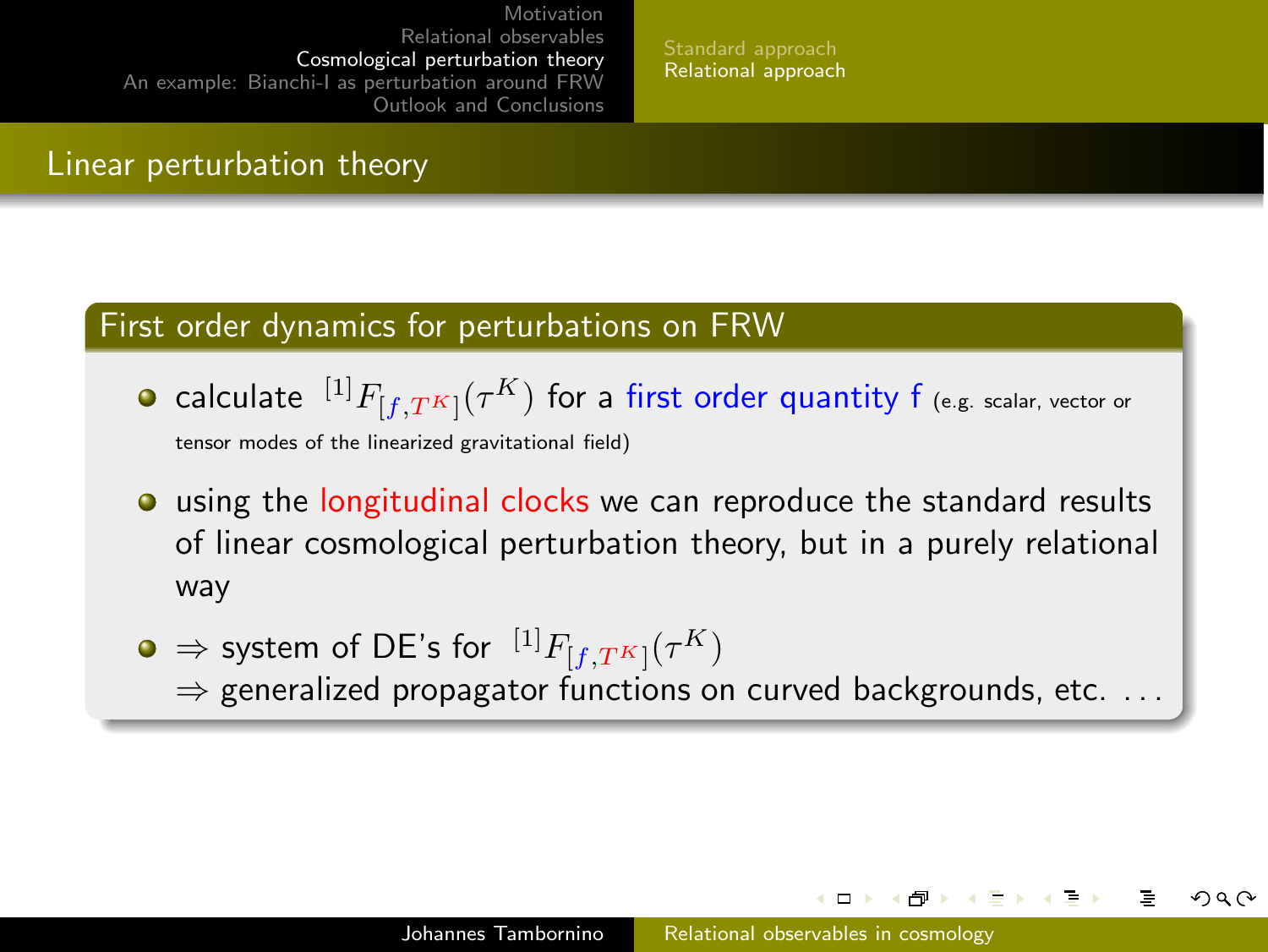[Standard approach](#page-11-0) [Relational approach](#page-14-0)

## Higher order perturbation theory

#### Backreaction effects

- $\bullet$  consider complete observables for a zeroth order quantity  $f$
- $\mathbb{E}^{[0]}F_{[f,T^K]}(\tau^K) =: \alpha_{\textrm{free}}^{t-T^0(0)}(f)$  coincides with usual FRW dynamics for homogeneous and isotropic quantities  $f$  (e.g. scale factor, total spatial volume, . . . )
- But there are higher order corrections!
- calculate  $\ ^{[2]}F_{[f, T^K]}(\tau^K)$  for homogeneous and isotropic  $f$ :  ${}^{[2]}F_{[f,T^K]}(\tau^K) = \alpha_{\text{free}}^{t-T^0(0)}(f)$  $^{+}$  $t-T^0$  $\int_0^{\mathsf{U}}$  $\mathbf{0}$  $ds\alpha_{\textsf{free}}^{t-T^0(0)}\big[\big\{\alpha_{\textsf{free}}^s(f),\, {}^{(2)}\tilde{C}\big\}\big]$  $+$ gauge inv. extension of these terms

<span id="page-21-0"></span>イロト イ押 トイコ トイヨト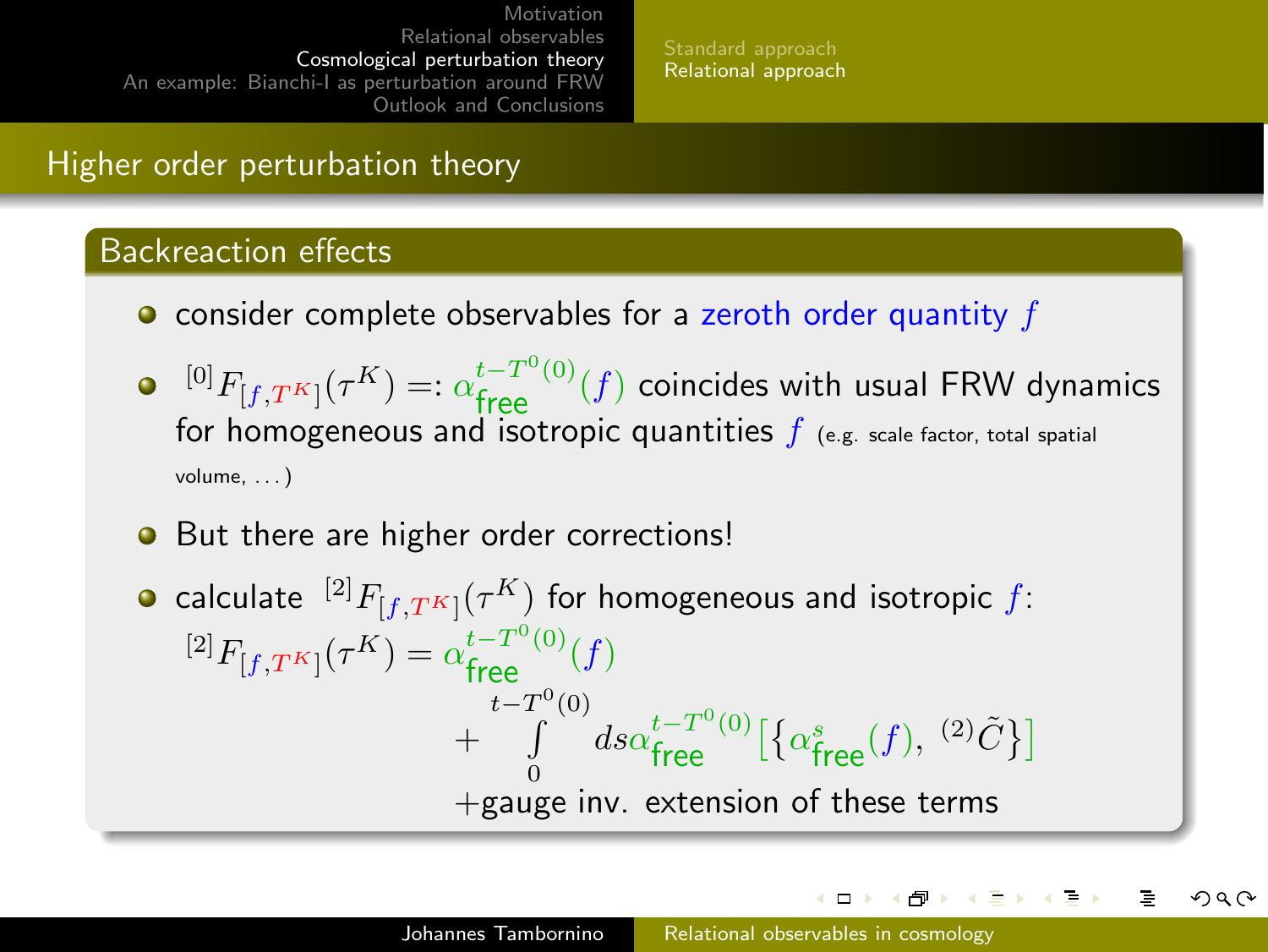## An example: Bianchi-I as perturbation around FRW

#### The model

**•** homogeneous but anisotropic cosmologies, exactly solvable

$$
\begin{array}{ll}\n\mathbf{A}_a^j = \beta \text{diag}(A_1, A_2, A_3) & E_j^a = \beta^{-1} \text{diag}(E_1, E_2, E_3) \\
\phi(x) = \phi & \pi(x) = \pi\n\end{array}
$$

- **Hamiltonian constraint**  $C=\frac{2\beta^2}{\kappa}$  $\frac{\beta^2}{\kappa}(E_1A_1E_2A_2 + E_1A_1E_3A_3 + E_2A_2E_3A_3) + \frac{1}{2\gamma}\pi^2$
- **o** treat Bianchi-I as perturbation around FRW  $A:=\frac{1}{3}\sum$  $\sum_i A_i$   $E := \sum_i E_i$  $a_i := A_i - A \quad e_i := E_i - E$

#### **Observables**

consider complete observable associated to  $E$  and the clock  $T:=\frac{\phi}{\pi}$ 

<span id="page-22-0"></span>ロト イラト イミト イミト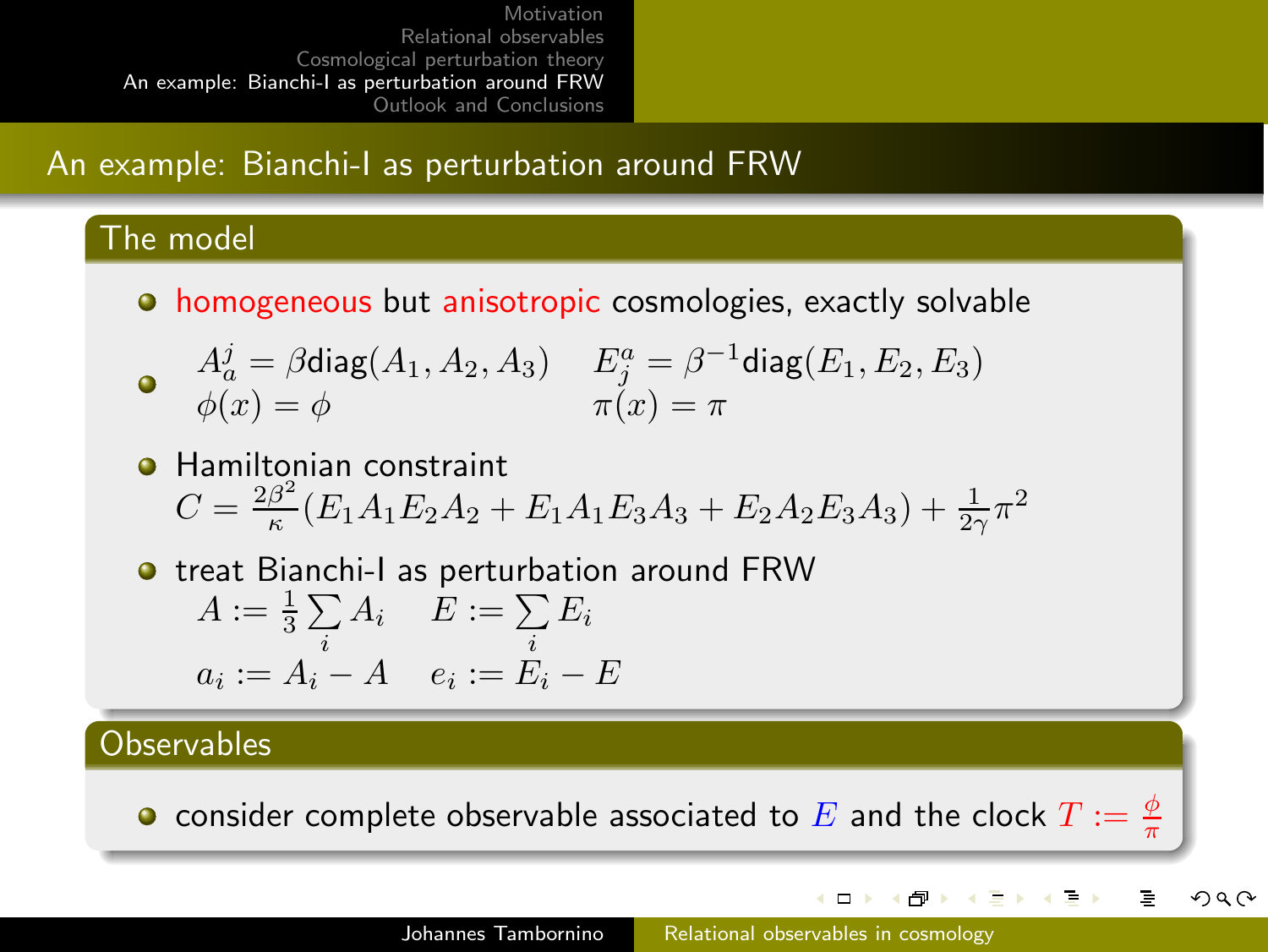## An example: Bianchi-I as perturbation around FRW

#### **Observables**

- **e** exact solution  $F_{[E,T]}(\tau) = \frac{1}{3}\sum$  $\sum_i E_i \exp[2\beta^2 A_i E_i(\tau - \frac{\phi}{\pi})] \exp[-2\beta^2 \sum_j$  $\sum_j A_j E_j(\tau - \frac{\phi}{\pi})$
- 0th order approximation (FRW)  $^{[0]}F_{[E,T]}(\tau)=E\exp[-\omega(\tau-\frac{\phi}{\pi})]$
- **•** 2nd order approximation (backreaction effects)  $\omega = 4\beta^2 AE$  ${}^{[2]}F_{[E,T]}(\tau) = \exp[-\omega(\tau - \frac{\phi}{\pi})]$  $(E+\frac{2}{3}\beta^2A(\tau-\frac{\phi}{\pi})\sum$  $\sum_i e_i e_i - \frac{2}{3} \beta^2 E(\tau - \frac{\phi}{\pi}) \sum_i$  $\sum_i a_i e_i$  $+\frac{1}{6}\beta^2\omega A(\tau-\frac{\phi}{\pi})^2\sum$  $\sum_i e_i e_i + \frac{1}{6} \beta^2 \omega \frac{E^2}{A}$  $\frac{E^-}{A}(\tau (\frac{\phi}{\pi})^2 \sum$  $\sum_i a_i a_i + \frac{1}{3} \beta^2 \omega E(\tau - \frac{\phi}{\pi})^2 \sum_i$  $\sum_i a_i e_i$

 $\Box$ + n →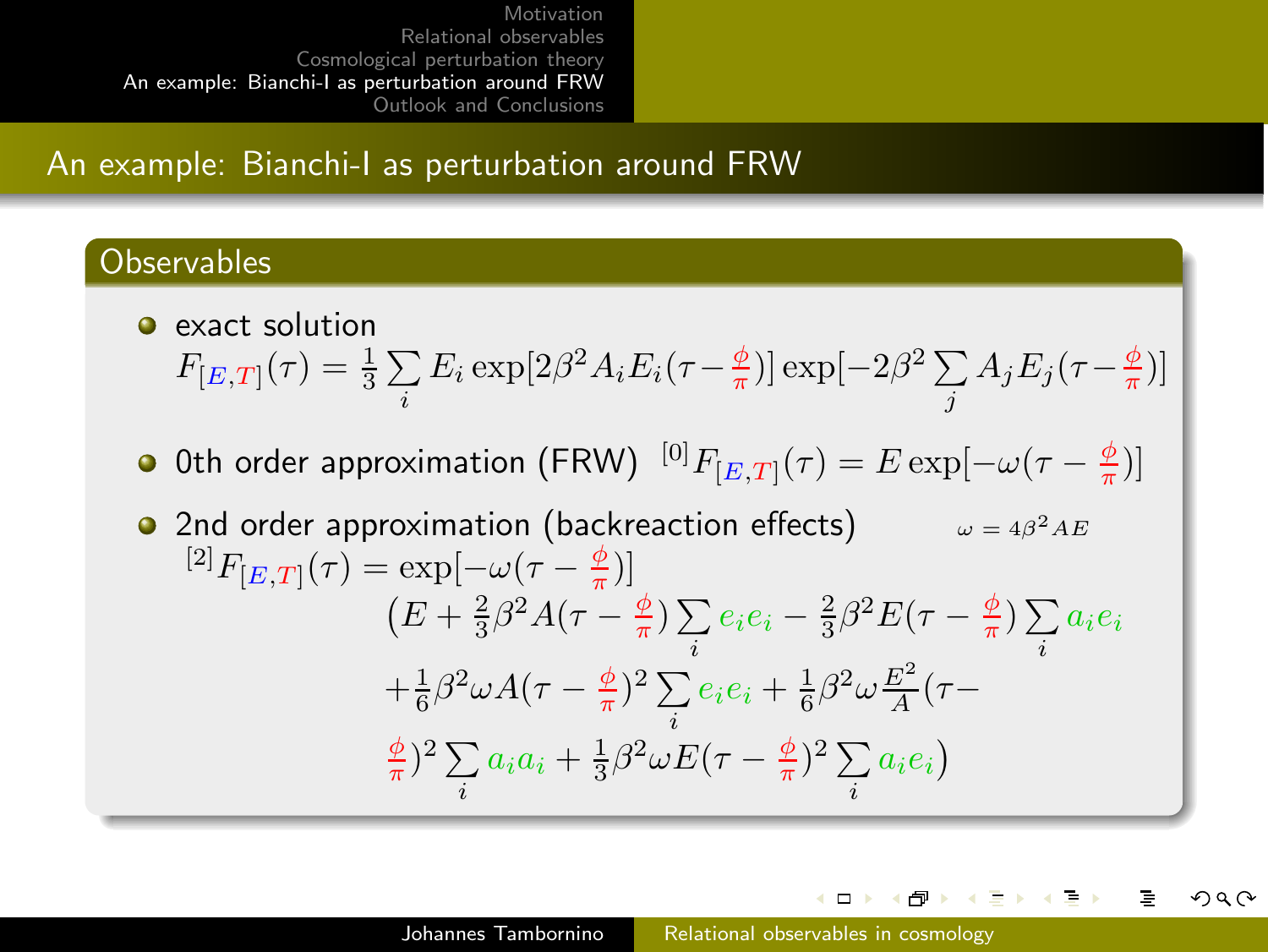## An example: Bianchi-I as perturbation around FRW

#### **Observables**

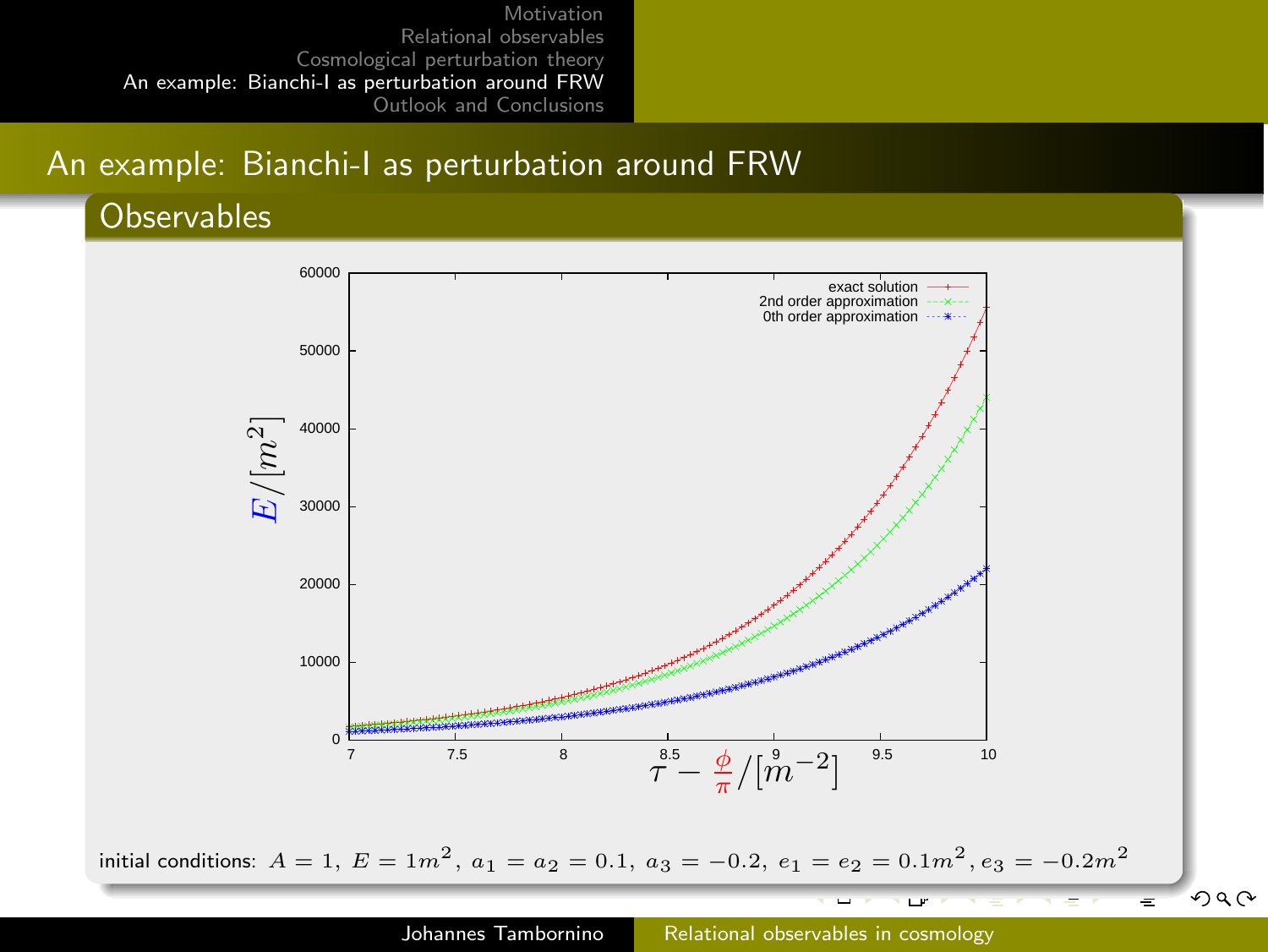## An example: Bianchi-I as perturbation around FRW

#### What we learned from Bianchi-I:

- **o** calculation of backreaction effects using relational observables is straight forward
- FRW is not a good approximation to the true dynamical behaviour of homogeneous and isotropic quantities for all times
- backreaction effects are physical effects (gauge invariance), not mere coordinate artefacts
- model is to simple to draw any conclusion for the "real world"
- $\bullet \Rightarrow$  use relational observables to calculate backreactions in a physically more realistic model
- **•** for which range of initial conditions does perturbation theory make sense?

 $\Box$ 

n.